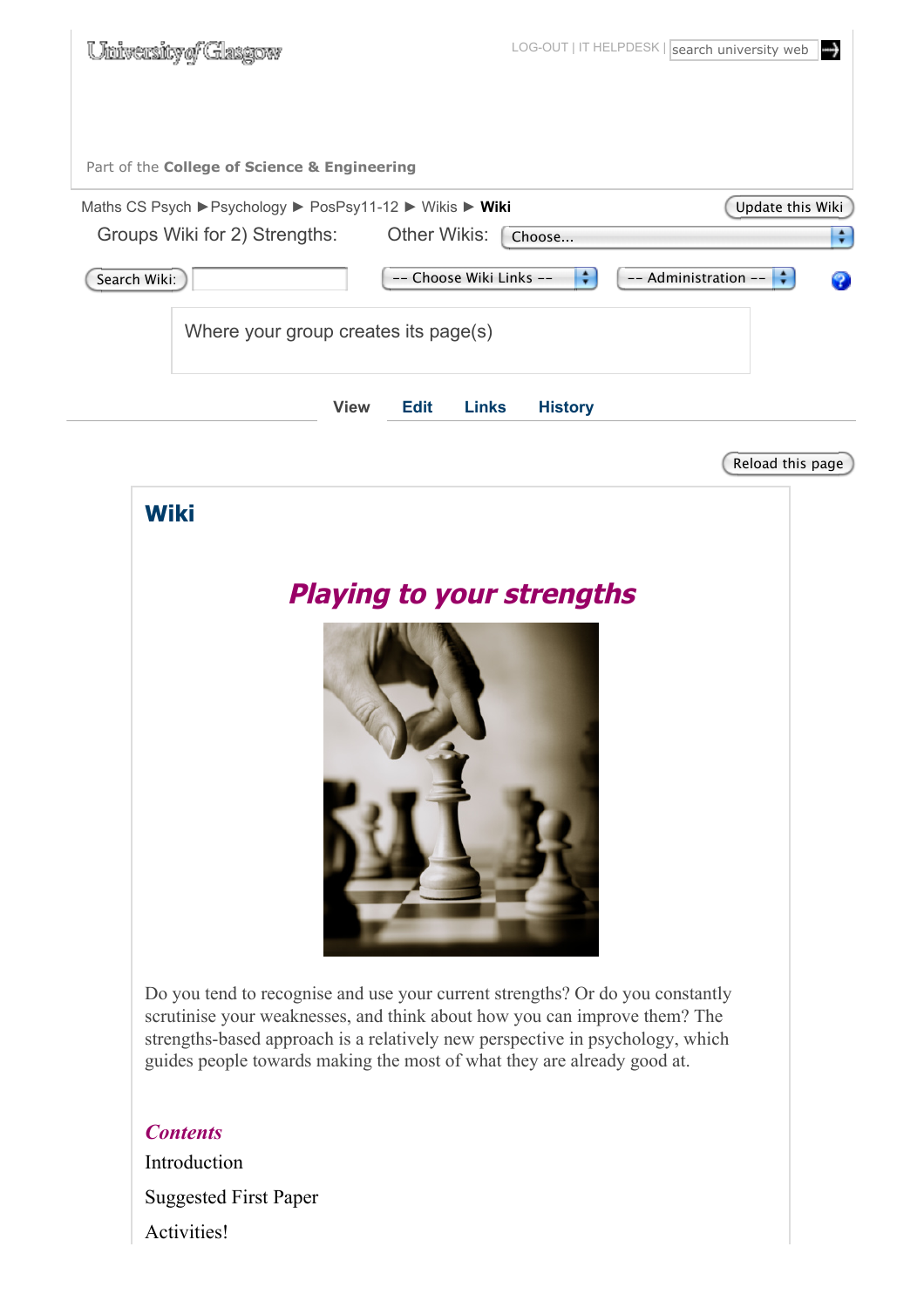## **History**

Cultural Beliefs

## Gap between theory and practice

Applications:

- Occupational
- Clinical
- Educational
- Social Care
	- Youth
		- Alcoholism

Wild Uncritical Claims

**Conclusion** 

#### References **Introduction**



Positive psychology takes a different approach to most forms of psychology as rather than focusing on the problems and deficits of the individual, it focuses on their human strengths, positive behaviour and virtues (Seligman & Csikszentmihalyi, 2000). Positive psychology's basis is that personal happiness is constituted by more than the lack of problems and deficits. Positive psychologists are now trying to empirically map strengths. The strengths-based approach aims to provide a means of classification and measurement similar to the widely accepted classification manuals used for psychological disorders (i.e. Diagnostic and Statistical Manual of Mental Disorders (DSM)).

Strength-based approach emphasises the importance of developing the strengths of a person in both clinical and non-clinical settings. It believes that people should not just focus on problems and weaknesses, as strength development is a far more productive and personally rewarding strategy (Baylis, 2004). Despite the emphasis on strength, it is recommended that there should be a balanced focus on both strengths and weaknesses so that individuals can both progress and benefit in many areas (Aspinwall & Staudinger, 2003; Linley, Joseph, Harrington, & Wood, 2006).

The strength-based approach will be discussed by looking at its history and culture. The theory behind the strength-based approach will be contrasted with how it is used in practice. The applicability to different areas of practice and its influence on society will be examined and wild uncritical claims in this research area will be highlighted. See below the core virtues.

## *Core Virtues : Virtue Description*

Courage: Emotional strengths that involve the exercise of will to accomplish goals in the face of opposition, external or internal; examples include bravery, perseverance, and authenticity (honesty)

Justice: Civic strengths that underlie healthy community life; examples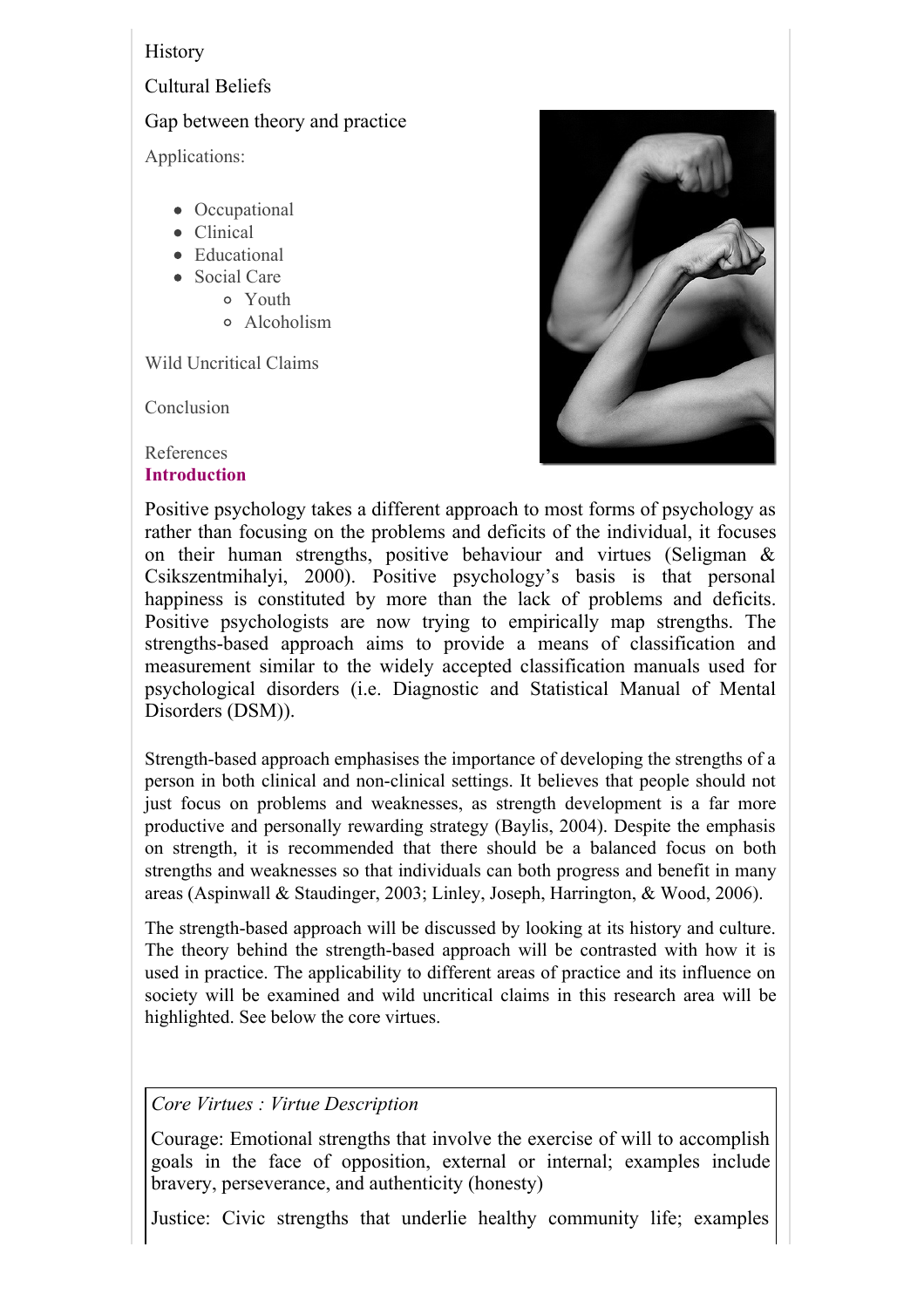include fairness, leadership, and citizenship or teamwork

Humanity: Interpersonal strengths that involve "tending and befriending" others (Taylor et al., 2000); examples include love and kindness

Temperance: Strengths that protect against excess; examples include forgiveness, humility, prudence, and self-control

Wisdom: Cognitive strengths that entail the acquisition and use of knowledge; examples include creativity, curiosity, judgement, and perspective (providing counsel to others)

Transcendence: Strengths that forge connections to the larger universe and thereby provide meaning; examples include gratitude, hope, and spirituality

#### **Suggested First Paper**

### **http://www.pprc.gg/uploads/strengths.pdf**

A primary article in strength based approach is: 'Strengths Use as a Predictor of Well-Being and Health-Related Quality of Life' by Proctor, Maltby and Linley (2011). There is a lot of research on the examination of strengths using the Values-In-Action (VIA) strengths classification system. However, there is little research on understanding how strengths are used and its relationship with well-being, health-related quality of life (HRQOL), and VIA character strengths. The VIA Signature Strengths Questionnaire was created by Peterson & Seligman (2004) and measures 24 Character Strengths that define 6 encompassing virtues, including wisdom, courage, humanity, justice, temperance and transcendence. It is a self-report questionnaire of 240 items measuring the degree to which an individual endorses each strength. VIA is largely supported and has shown to have cross-cultural validity (Park et al. 2006). However, others such as MacDonald et al. (2008) have put forth an argument which questions its validity and Aspinwall & Staudinger (2003) have expressed conceptual objections towards VIA (for further detail see Proctor et al., 2011).

135 undergraduate university students took part in this cross-sectional study. They completed measures of strengths use, subjective well-being (SWB), selfesteem, self-efficacy, and HRQOL, and endorsed five top VIA strengths. Results showed that strengths use is a unique predictor of SWB, but not HRQOL. The VIA strengths of hope and zest were significant positive predictors of life satisfaction. The most commonly used VIA strengths were: love, humour, kindness, social intelligence, and open-mindedness. The least used VIA strengths were: leadership, perseverance, wisdom, spirituality, and self-control.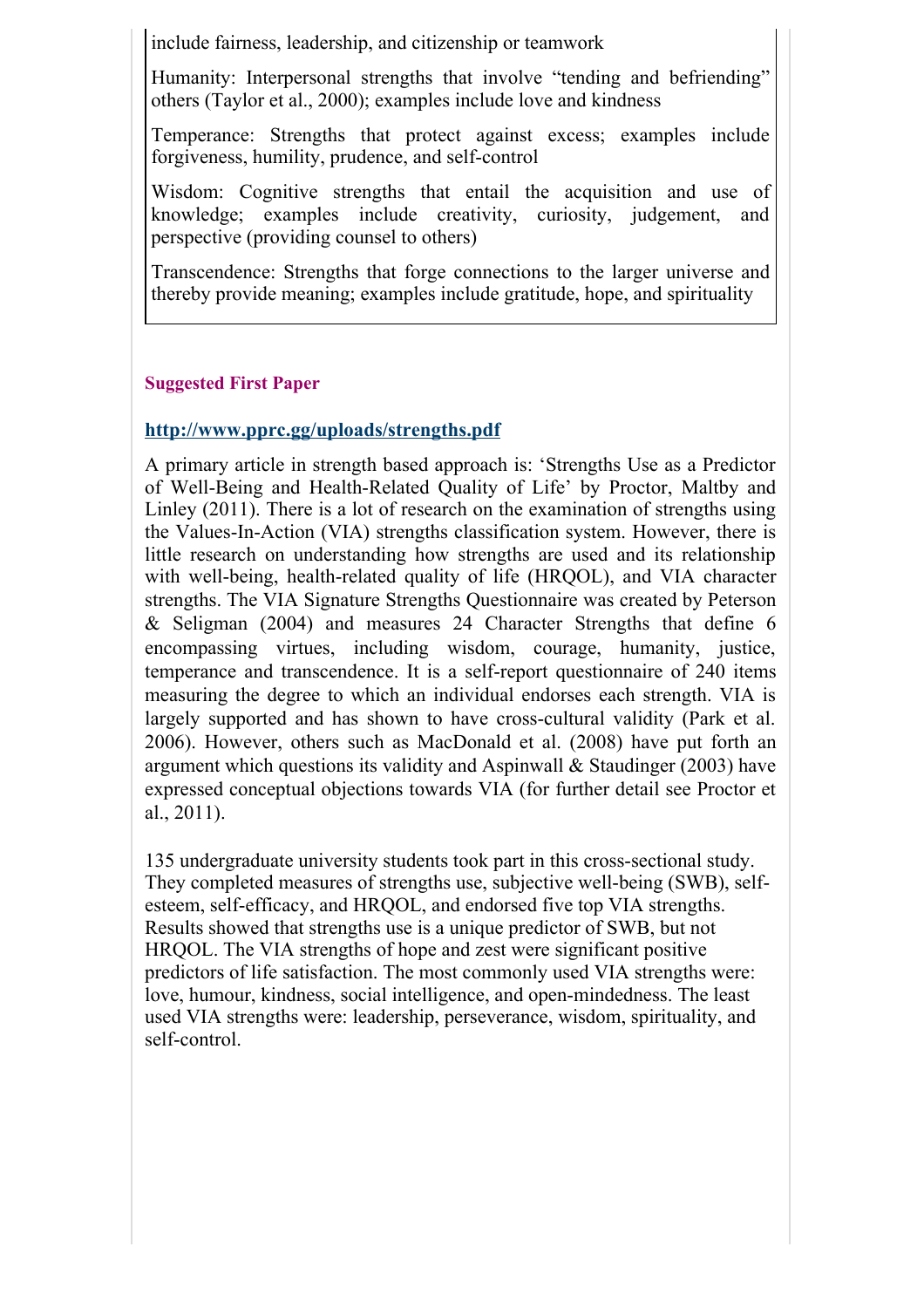Overall, results suggest an important link between generic strengths use and specific VIA strengths and their impact on SWB. This study found that overall, individuals who use their strengths, have greater subjective well-being and this is related to both mental and physical HRQOL. Due to the findings reported here, it has been suggested that additional research is needed to support the generalizability of previous research that has shown consistent and robust positive associations between the character strengths of hope, zest, gratitude, love, and curiosity and life satisfaction. Results found in this study show that only two of the



five theorised ''strengths of the heart'' are related to increased life satisfaction and that one of these strengths is related to reduced life satisfaction. .

This research shows that a strength-based approach is a unique predictor of subjective well-being when controlling for self-esteem and self-efficacy, and that strengths use is also able to predict the unique influence of specific character strengths on subjective well-being. This has extended current knowledge by showing evidence of important theoretical and practical links between existing strengths conceptualizations. It also has important implications for applications in work and education as it will enable people to increase their subjective well-being.

#### **Activities!**

Got ten minutes?? Check out this extract of a speech given by world famous Author Marcus Buckingham on the power of applying strengths in schools and at work **:**

Clip provides an introduction to the strengths movement from one of its founding fathers - Go Put Your Strengths To Work (its a bit cheesy!!): **http://www.youtube.com/watch?v=Jo5Sh2DoVY8&feature=related**

In a nutshell**:**

Find several on-line assessments (free!) at **www.authentichappiness.com.**

## **History**

Positive psychology has come a long way in the past decade, evolving from an enthused idea to a highly regarded sector within the world of psychology. In a sense the uncovering of this academic finding has sparked a new light towards realising ways of analysing the human operations. The historical trend of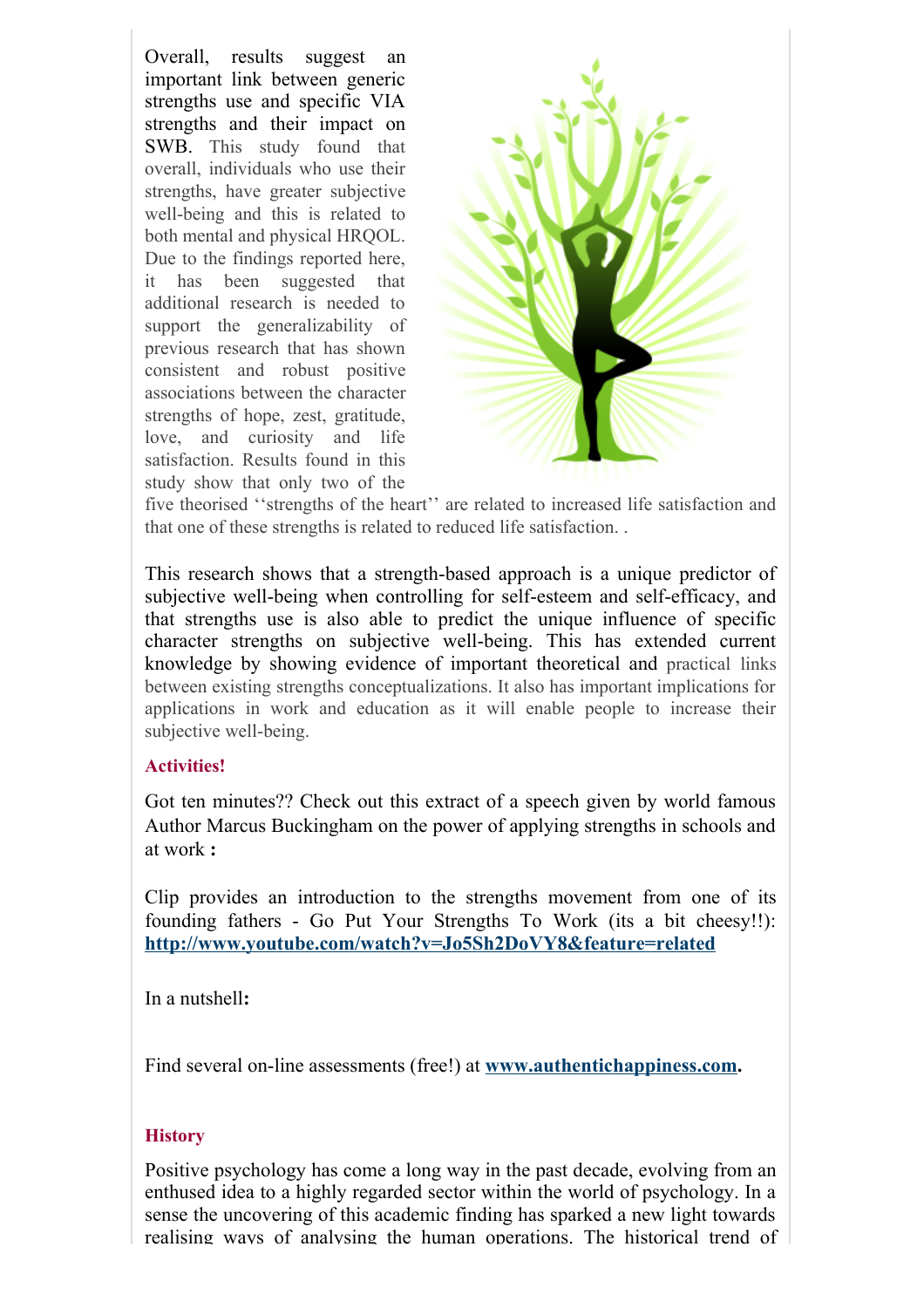realising ways of analysing the human operations. The historical trend of psychology highlights the imperfections of the individual, and what challenges them (Tong, 2011). This includes anxiety, stress, or mental illness. From this advancement we can now take into account these areas and counter them with different techniques and practices to aid the overall wellbeing of the individual.

The strength approach has been shaped and constructed by many theorists; most importantly, the collaboration of Maria Montessori, Carl Rodgers, Abraham Maslow, and Martin Seligman. Each of these individuals has attributed the strengths approach in a different light. Both Carl Rogers and Abraham Maslow had ties to the humanistic branch of psychology and focused



on the overall wellbeing of the individual. Montessori concentrated more on the educational aspect of the strength approach. She investigated the links between children's success and the strength approach.

#### *Abraham Maslow*

Positive psychology pioneer Martin Seligman developed a theory in which individuals focus on their own personal strengths to progress themselves whether it is in the workplace, social situations and decision making (Seligman, 1998). The strength theory's main purpose is to promote success in whatever situation is presented. Seligman and Peterson developed a study where they outlined individual strengths and other characteristics for people to help uncover their own potential (Seligman, 2002).



*Martin Seligman*

The strength theory has progressed into the social work field, where Seligman's theory is well practised (Seligman, 2002). They emphasize the idea of using the individual's personal strengths and characteristics in order to assist in the process of uncovering any issues or crises affecting the patient. This practice is "an attempt in response to the demand for ending the longstanding conflict between social work values and practice" (Tong, 2011).

#### **Cultural Beliefs**

The popularity of the strengths approach has been steadily growing in Western societies, such as the USA and the UK. However, there is some research to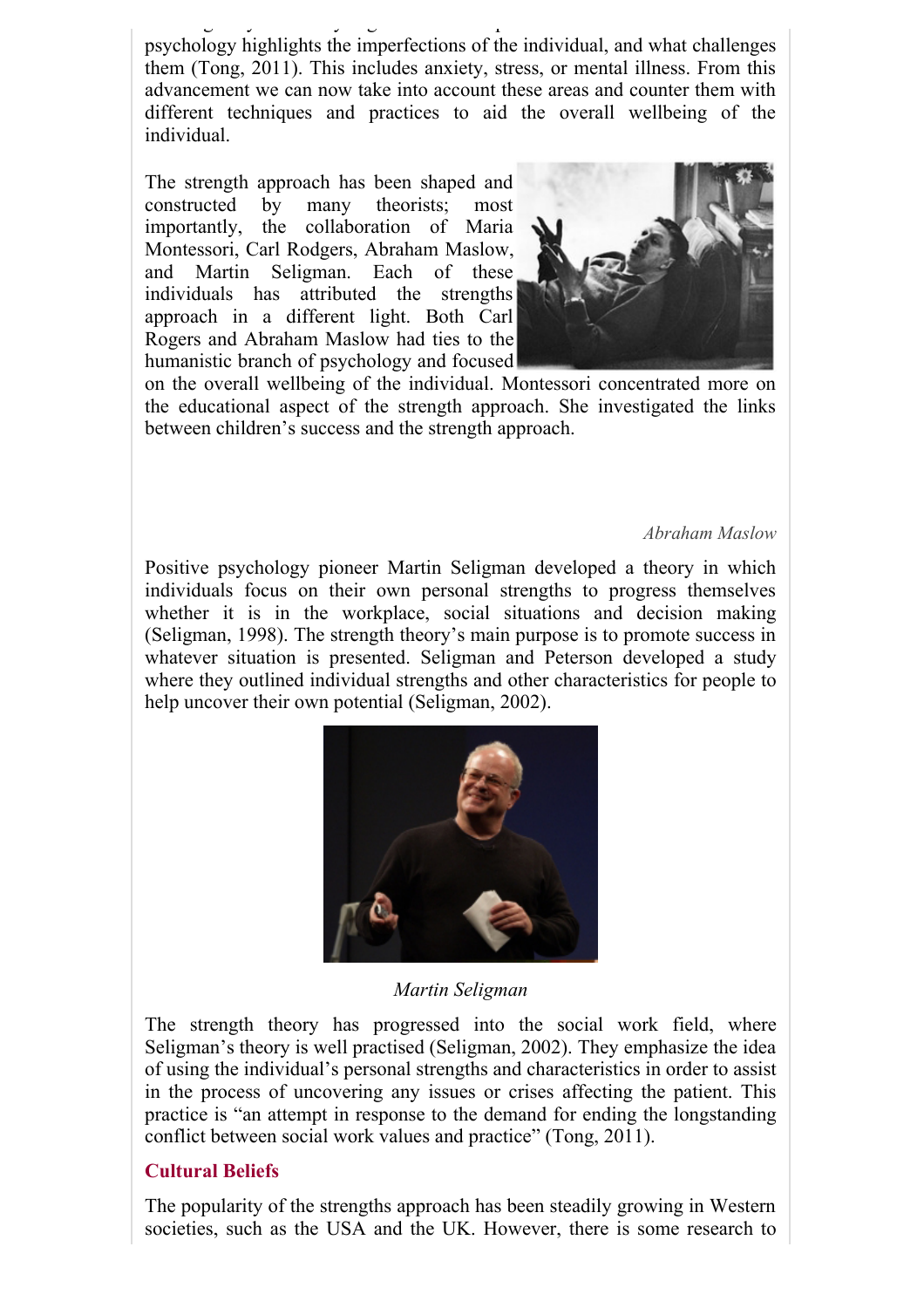suggest that there are cross-cultural links within this area of positive psychology.



Dahlsgaard, Peterson and Seligman (2005) compared strengths discussed in literature from around the world. They found 6 key strength categories that were consistently valued in Eastern and Western cultures, across time (see Table 1 at top of page).

There are also sub-cultural applications of the strengths approach. For example, it has been used in therapy and counselling settings with individuals who are homosexual, when exploring issues about identity and self-esteem (Mohondro, 2009).

Other sub-cultural groups also benefit from strengths-based approaches in counselling – one example (discussed by Harley and Dillard, 2005) focussed on the identity problems faced by young African-Americans.

Tedmanson and Guerin carried out research into strength-based approaches being used in remote indigenous communities in Australia, and found that it enhanced community as well as individual mental health and wellbeing (Tedmanson and Guerin, 2011). Hays' (2007) approach begins with the assumption that all clients and their cultures have strengths and supports that can be developed and reinforced as part of the therapeutic intervention. She discusses the importance of strengths when used with ethnic minorities to help individuals feel they are not 'less than' citizens.

Tse, Divis and Li (2010) used the strengths model with Chinese migrants experiencing mental illness. Service user participants regarded the strengths model as helpful in assisting their settlement and integration into the host society. It was concluded that to provide culturally responsive strengths-based mental health services to Chinese migrants, it is critical for a number of factors to be taken into account, including language barriers and settlement issues.

#### **Gap between theory and practice**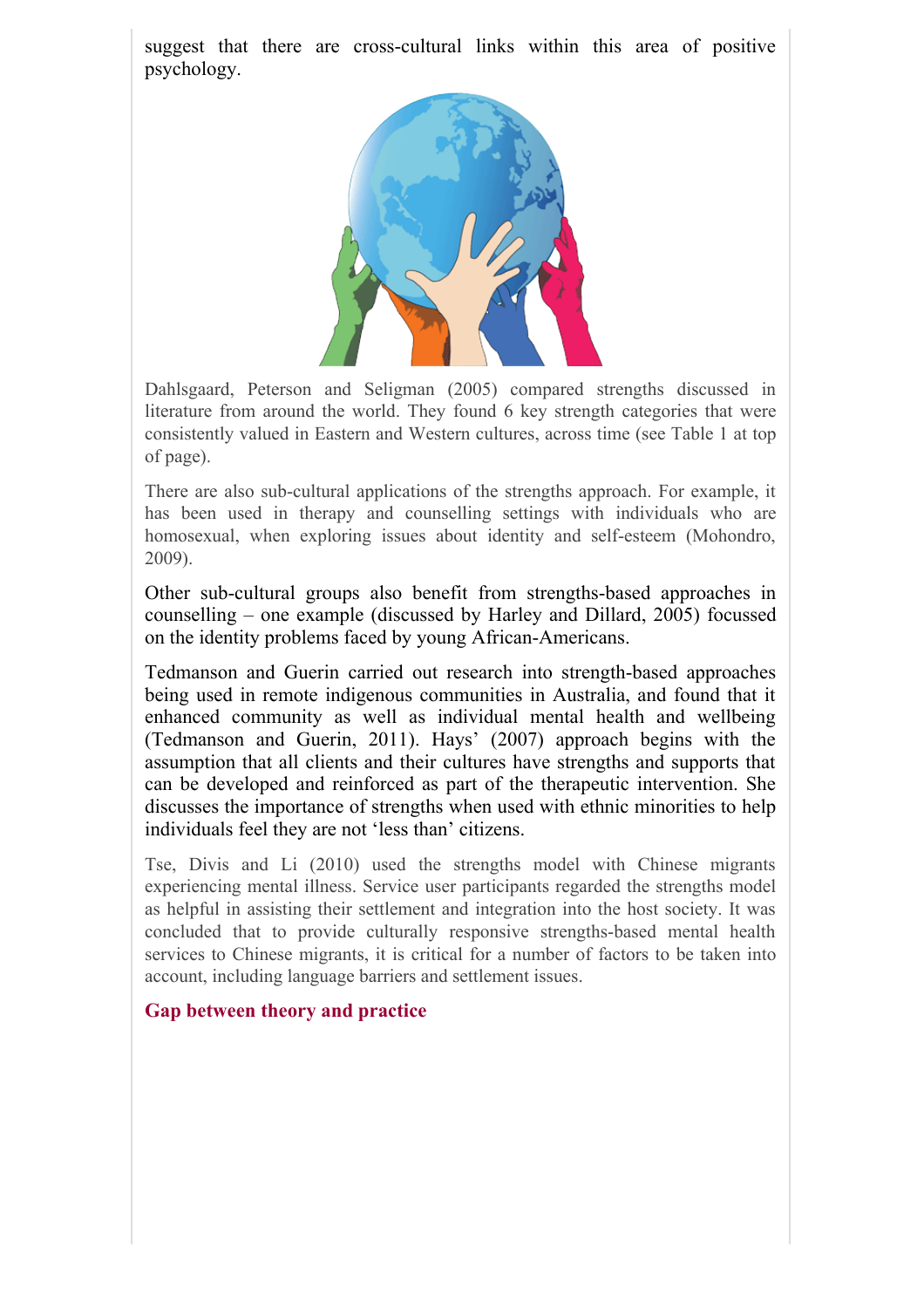Many books, essays and articles have been published on the strengths based approach since its formation. It has also helped give rise to an entire industry, a profitable one at that,



which promises individuals a more fulfilling and positive life at a price which can wildly vary from a tenner (usually taking the form of a self-help book) to several thousands of pounds which covers anything from therapeutic sessions to group workshops and one-on-one coaching. However, is the strengths approach equally grounded in practice as it is in theory? Is there enough consistent and significant empirical data which can support it?

The most essential claim that every individual has a strength has been partially supported by Allport (1961), Park, Peterson and Seligman (2004) and Diener (2006). Robles (2008) successfully showed that an individual's strength can be used to achieve excellence. For example, by focusing on successful athletes, he wrote about how individuals that excel at certain areas have identified and used their strengths in order to achieve their goals. There is also some evidence showing that strengths can be nurtured and that it is in fact advantageous to use one's strength (Peterson & Seligman, 2003). Alternatively, there is also evidence that focusing on the negative aspects of an individual does not consistently lead to improvement. For example, Clark (1998) writes that juvenile delinquents can ask themselves two questions after committing a crime: "How did I get into this mess?" and "How do I get out of it?". For the past century, psychology deemed the first question more important and therefore psychologists tried to find out what caused a youth to commit a crime (negative) rather than try to figure out how change the behaviour (positive) (Waters, 1994). This method proved to be less fruitful than expected and therefore in the past decade or so many counsellors began turning their heads to the second question and choosing to focus on a practice that is more strength-based (Clark, 1998). The theory behind the strength-based approach is not a new concept and is justified well, however it is yet difficult to say the same about the practice as it has only very recently began being implemented.

See the *Wild, Uncritical Claims* section for more discrepancies between theory and practice.

## **Applications**

#### **Occupational**

An organisation is more than just the sum of the individual employees that compose it. The most basic, and arguably the most important form of strengths investment lies with each employee. Strength-based organisational development, also known as strengths-based leadership, asserts that employees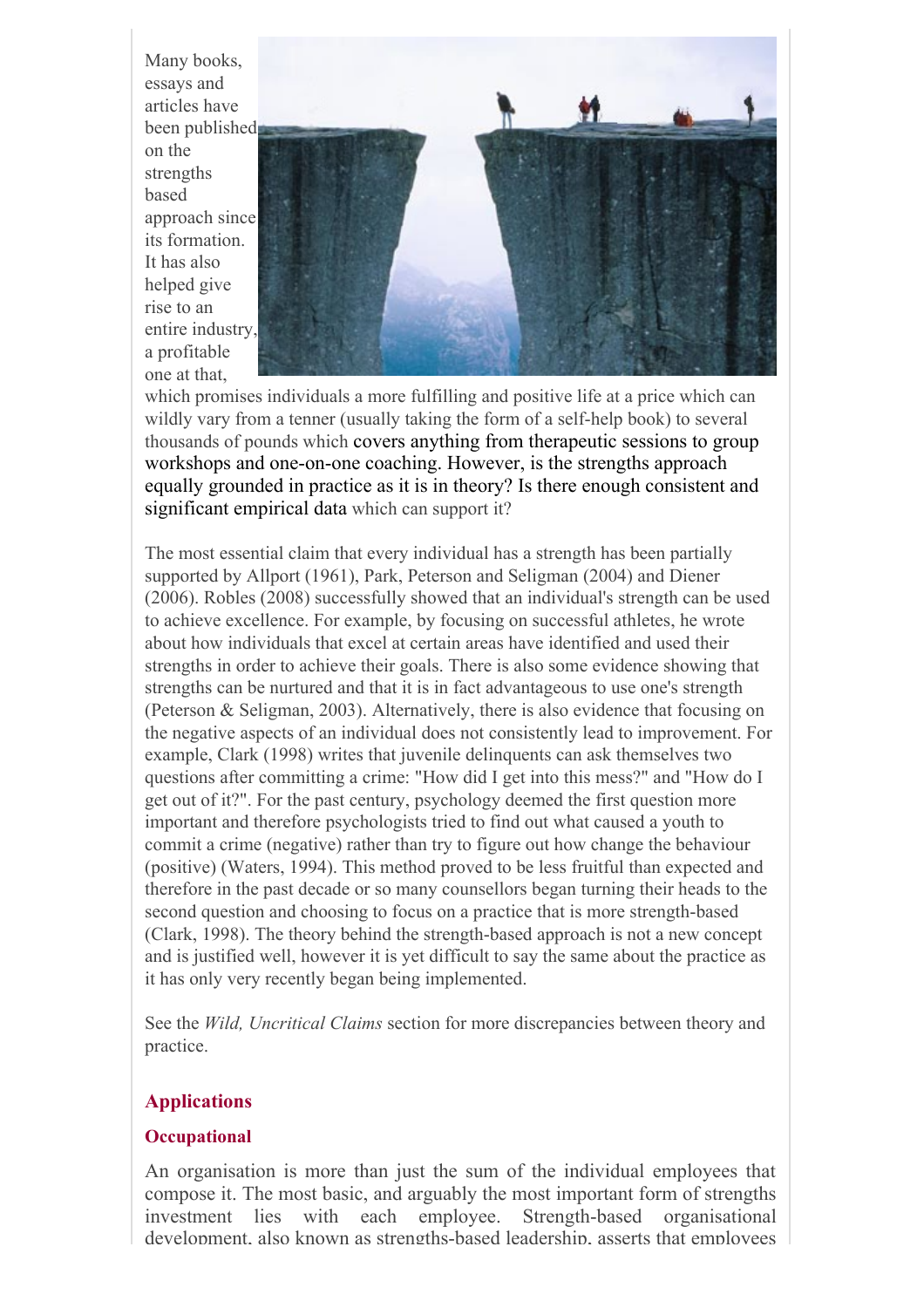development, also known as strengths-based leadership, asserts-based leadership, asserts that employees are most productive when operating within their strengths (Rath and Conchie 2008). As it is the imperative for any company's management to rectify a situation that produces counterproductive outcomes it is therefore important to develop employee strengths - something that is often overlooked despite being an effective strategy for improving a company's production.

At the core of the strength-based organisational development (SBOD) lies the belief that an employee's potential grows much more when they focus on nurturing their strengths rather than fixing their weaknesses (Rath 2007). Therefore, the aim of the SBOD is to develop an efficient, productive and successful organisation by focusing on developing employee strengths. In other words, increasing organisational success by assisting employees to perform optimally. This concept fits in rather well with the field of Positive Psychology – the scientific study of optimal human functioning (Sheldon, Frederickson, Rathunde, & Csikszentmihalyi, 2000 ).

Focusing on the identification and development of the strengths of an individual, organisation, community, and system, this strengthbased approach builds upon what works



for the employee and what he/she is successful in and passionate about. The approach does not ignore weaknesses, as it is commonly believed, but rather focuses on building talents and minimising the effects of weaknesses (Clifton and Harter 2003)

The Gallup Organization, founded in 1958, is committed to studying human nature and behaviour. Having employed the world's leading scientists from various fields, the consultants at Gallup help organisations grow by increasing service users' engagement and maximising employee productivity.

#### **http://www.gallup.com/home.aspx**

Individual strengths can be identified by monitoring spontaneous actions, yearning or areas of rapid learning. In 1998 Gallup designed a Web-based assessment called the Strengths Finder (available at http://www.strengthsfinder.com ). The software assists individuals in discovering their strengths by measuring the predictability of patterns in behaviour using results collected from a forced-choice inventory. The results reveal dominant themes of talents which predict the greatest potential for building on the strengths of leaders and followers.

Overall, organisational designs consist of specifying three elements:strategy, structure, and systems (Kiedal, 1995). Strategy is concerned with how the organisation will interact with its competitive environment in order to fulfil the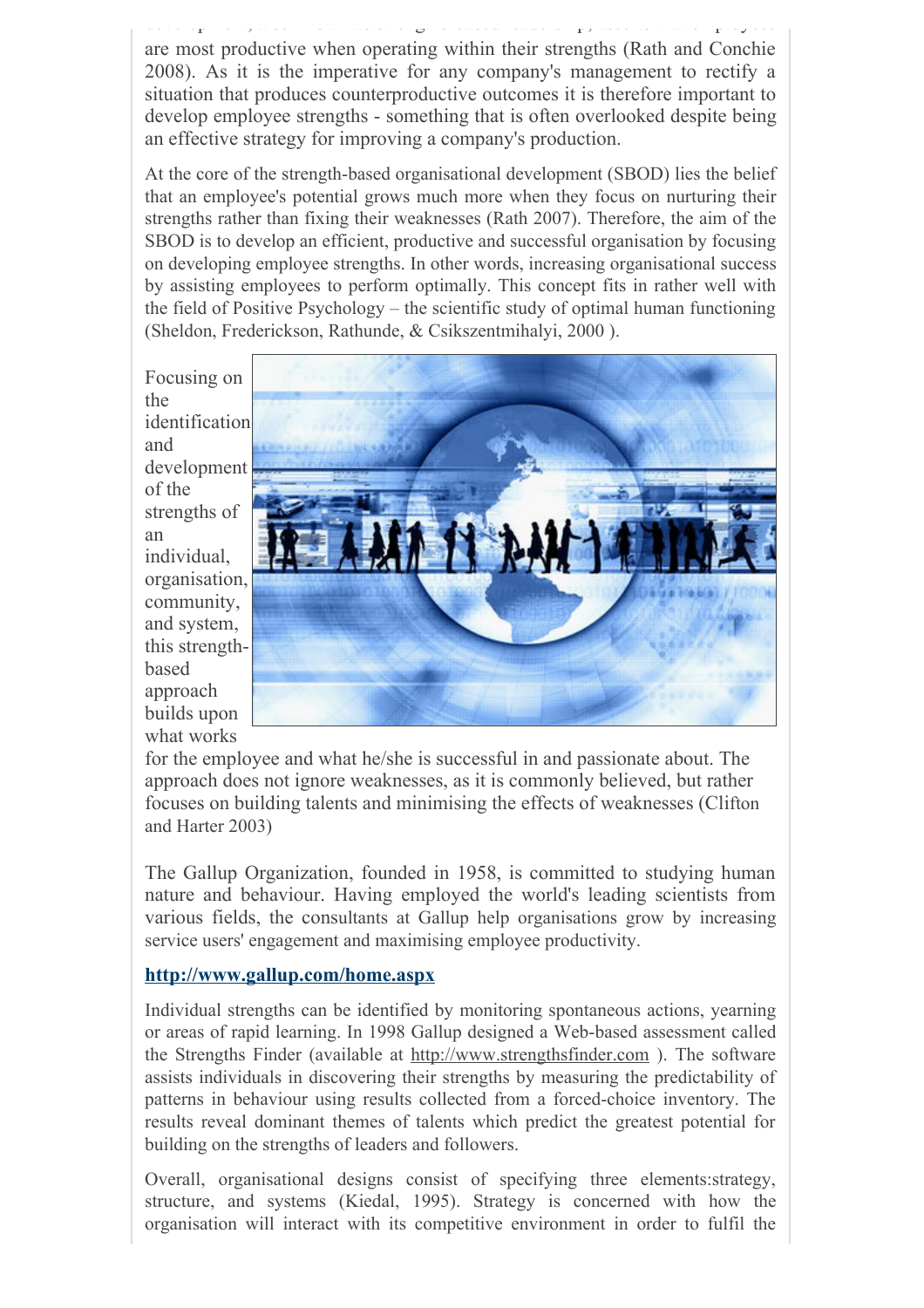mission of the organisation. Structure represents the form of the organisation: its people, divisions, departments, and functions. Systems are the sets of interacting elements that receive inputs from the environment and transform them into output discharged into that environment. These three elements of organisational design each exert an effect on how leaders determine the style of leadership they will utilize, demonstrating that organisations must consciously build the desired leadership style into their organisational design. This implies that in order to see strengths-based leadership develop among the leaders of an organisation, it must be built into the design of the organisation.

Organisational leadership (OL) that does not focus on employee strength runs a 91% risk of its workforce not being engaged. On the other hand, OL that does focus on employee strengths has a 73% chance of its employees being engaged (Rath and Conchie 2008). This is essential seeing as an engaged employee is one who forms a broad and deep connection with their organisation (Gebuaer and Lowman 2008). Engaged employees are more productive and contribute to organisational success. Clifton and Harter (2003). A study by Buckingham (2007) found that when individuals accept promotions that deal them away from their strengths they become less engaged, eventually awakening one day to find themselves unfulfilled, bored, drained and frustrated. The results were consistent in a study done by Arakawa & Greenberg (2007) who showed once again that strength-based leadership is correlated with increases in employee optimism, engagement and project performance.



To conclude, strengths-based leadership is the culmination of an innovative movement asserting the importance of strengths with over 30 years of research. Yet many organisations are still not actively leveraging the strengths of their leaders and followers. Fewer than two out of ten Americans tend to believe that they work in a role that utilises their strengths most of the time (Buckingham 2008). Over half of all American employees believe that they will experience bigger gains by fixing their weaknesses rather than building upon their strengths (Buckingham

2007). And despite the available research demonstrating the benefits of strengthsbased initiatives for individual and organisational success, most organisations are not engaging their employees using a strengths-based leadership model and most individuals don't even realise the growth potential of building upon their strengths.

#### **Clinical**

Traditionally, mental health practitioners have tended to focus on symptoms, illness and dysfunction using diagnostic tools such as DSM or ICD. Similarly, social models of mental health have attributed mental health issues to negative social factors such as poverty, domestic violence, unemployment and so on, drawing more towards deficits than strengths. Counsellors and psychotherapists may believe that mental health problems are caused by the individual's thoughts attitudes and beliefs and may work with them to challenge these negative beliefs. However, again, the focus is on 'faulty thinking'. Over the years there has been a shift in perspective with the introduction of the strengths-based approach. It has been implemented widely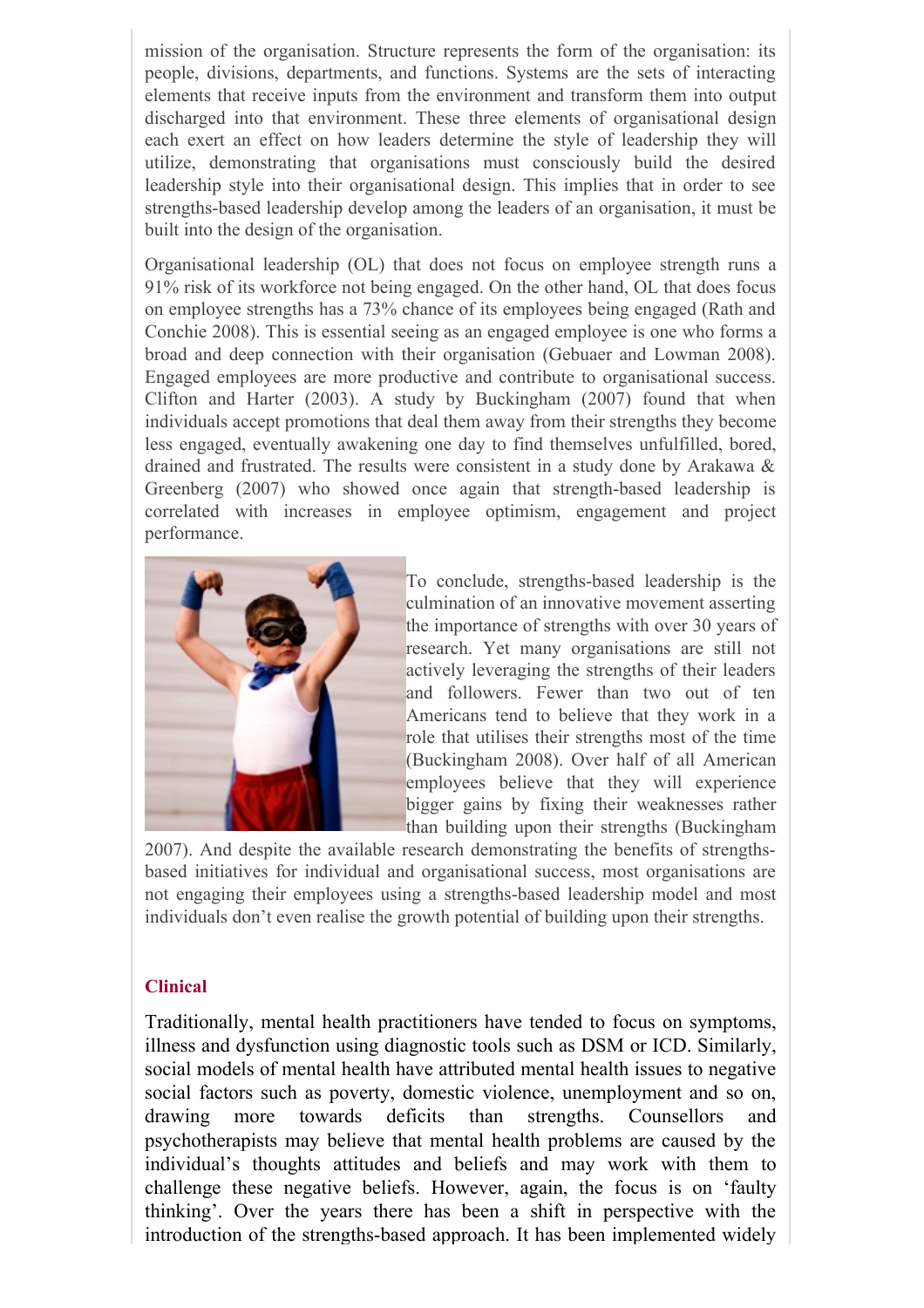in the design and delivery of mental health services in New Zealand, Canada, North America, Japan and increasingly so in the UK (McCormack, 2007).

The Strengths Model (Rapp 2006) allows for new and creative ways to work with clients that honour their skills, competencies, and talents as opposed to their deficits. It may be described as 'agnostic' as it does not dispute with or subscribe to any particular model or theory of mental health. The patient's survival skills, abilities, knowledge, resources and desires are all examined in therapy in order to find out how they can assist in meeting their goals. A basic assumption of the strengths perspective is that human being shave the capacity for growth and change and this can be achieved over time through the various stages of therapy (Early & GlenMaye,2000).

## *The Scottish Recovery Network*

Strength-Centred Therapy proposed by Wong (2006) is focused on the key aspect of 'social constructionism' which views client's subjective views about their own pathology and well-being as more important in therapy than the expert opinion of the therapist. In this way, clients and therapists work together to develop new meanings for clients' experiences and learn to expand their strength vocabularies to help them view their life experiences more positively.

Therapy consists of weekly sessions over the course of a few weeks or months. It is divided into 4 stages; Explicitising, Envisioning, Empowering and Evolving.

## *Explicitising*

The first stage aims to help clients to recognise their existing character strengths without overlooking the initial problems or concerns for which they went to therapy in the first place. This is achieved through validating clients' concerns in a way that also highlights their strengths. For example, a client who goes to therapy feeling depressed could have these feelings validated by also pointing out the client's courage and bravery for having shown up for therapy in the first place. Another effective strategy is to view an apparent character flaw as a positive aspect of an individual's personality. For example, a child with ADHD who is described negatively by his teachers as 'a daydreamer who does not stay focused on the topic at hand' maybe turned around and seen as a child who has the potential ability to be creative if he uses it appropriately.

## *Envisioning*

In the second phase of therapy, clients will identify the strengths they seek to develop and how these will help reach their therapy goals. Another approach is the use of a sentence completion task such as "I am more likely to achieve my goal of if I am a(an) person". The words used by clients to complete the sentence will likely be related to character strengths. The therapist will then encourage clients to elaborate on the meanings of these strengths to ensure that the client and therapist are on the same line of thought.

#### *Empowering*

The third stage focuses on motivating clients as they begin to believe that using their strengths can positively affect their lives. This may be achieved by incorporating creative exercises for the development of habits which in turn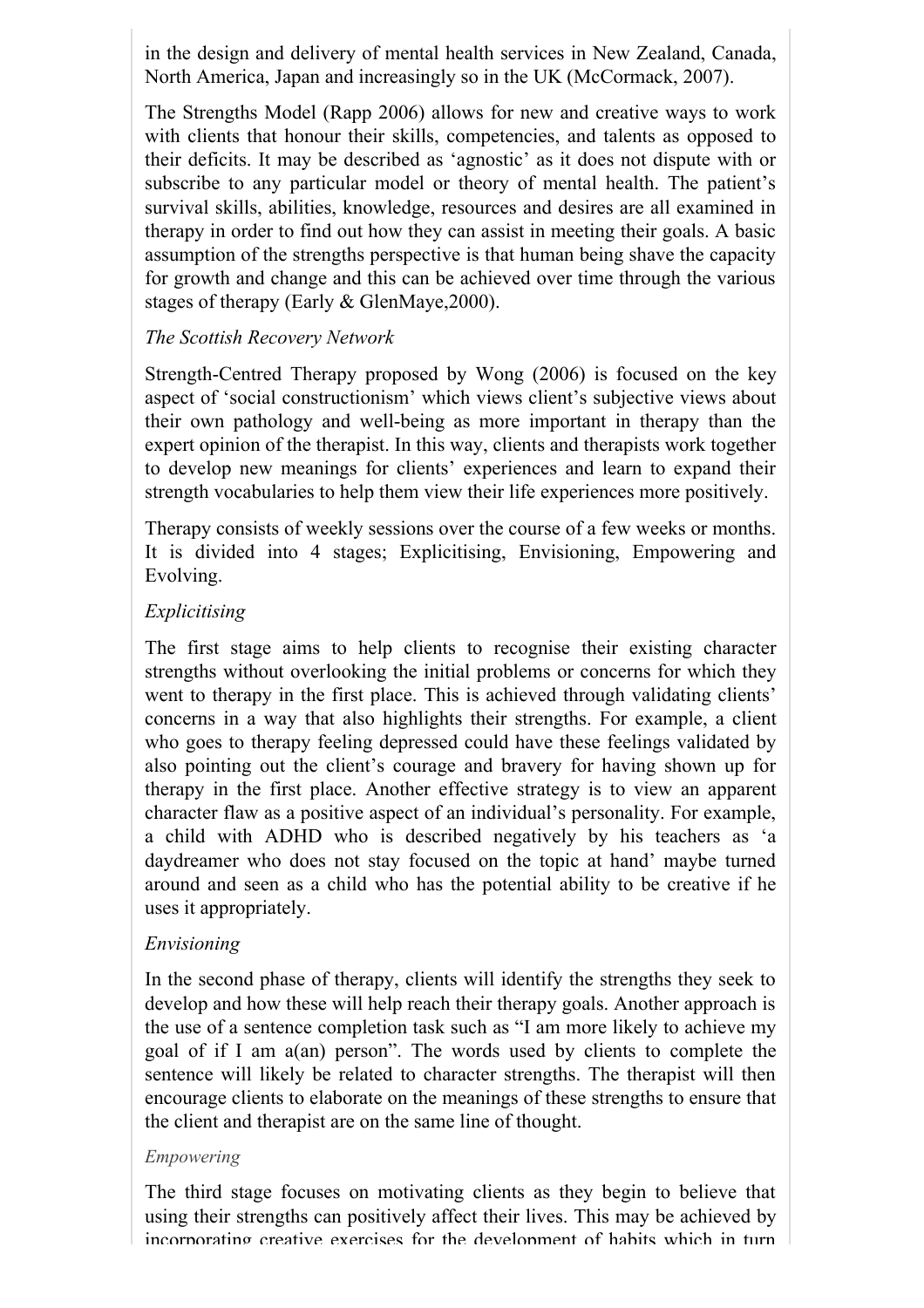incorporating creative exercises for the development of habits which in turn will lead to an effective use of strengths such as volunteering at a charity in order to promote kindness and generosity. Clients are also stimulated to surround themselves with people who will support them in the strengthsdevelopment process. Finally, this phase will focus on determining in which context the client's strengths will be useful and when they may become problematic. For example, a client who is working on honesty and genuineness as strengths may find them useful in a number of contexts but telling her boss that he has bad breath may result in her finding herself out of work. This is why combining honesty with social intelligence in this context is important.

#### *Evolving*

This is the termination stage of the therapy and involves the process of making strengths-development a never-ending process. Progress is reviewed and celebrated and together the therapist and client identify areas for further growth as well as ways in which clients can use their strengths to deal with future problems or challenges that may arise.

### **Educational**

The strength approach can be applied in education and can be particularly effective as it is at a critical developmental stage of a person's life where they have to make key choices about their future. A good place to study character strengths is University, as it provides many opportunities for students to develop on a variety of psychological dimensions including values, competences, attitudes, knowledge, beliefs, identity, self-concept, and personality traits (e.g., Astin,1993; Hamrick, Evans, & Schuh, 2002; Pascarella & Terenzini,1991). It has been found that there is a link between character strengths in youth and academic success, health promoting behaviour and life satisfaction (Park & Peterson, 2006; Ma et al, 2008; Lounsbury et al, 2009). However, in education, recognition of strength is fairly narrow (Park, 2009).

Character strengths are regarded highly in many different areas, including industry and society. However, education focuses on academic measures of success which may not be sufficient for life after education. What needs to be asked is whether strengths identification could enable individuals to progress further, who otherwise would fall through the academic net. Widening the application of strength outside of academic success would allow greater application of skills for employers and wider society (Hirschorn, 2011).

Studies have found that academic failure may negatively affect young people's motivation to pursue their work and increase their life potential. Strengthbased measures of success could be an additional part to education (Hirschorn, 2011). Using strength-based measures in education also links into the social aspect of youths (discussed later on).

#### *Example:*

Teenage parents are a specific group of the youth population and this is a good example of how education can help the social aspect of youths. Interventions for teen pregnancy seem to fail continually (Cater and Coleman, 2006). An interesting twist to this apparent failure is that teen pregnancy may not be accidental,rather it is planned. Motivation behind teenagers planning a pregnancy includes factors like poor academic performance and poor self-efficacy and a desire to prove capability: "Bringing up a baby was perceived as providing a sense of purpose, one that provided a sense of capability and satisfaction, and was better than having a low paid, 'dead-end' job." (Cater and Coleman, 2006, p.65).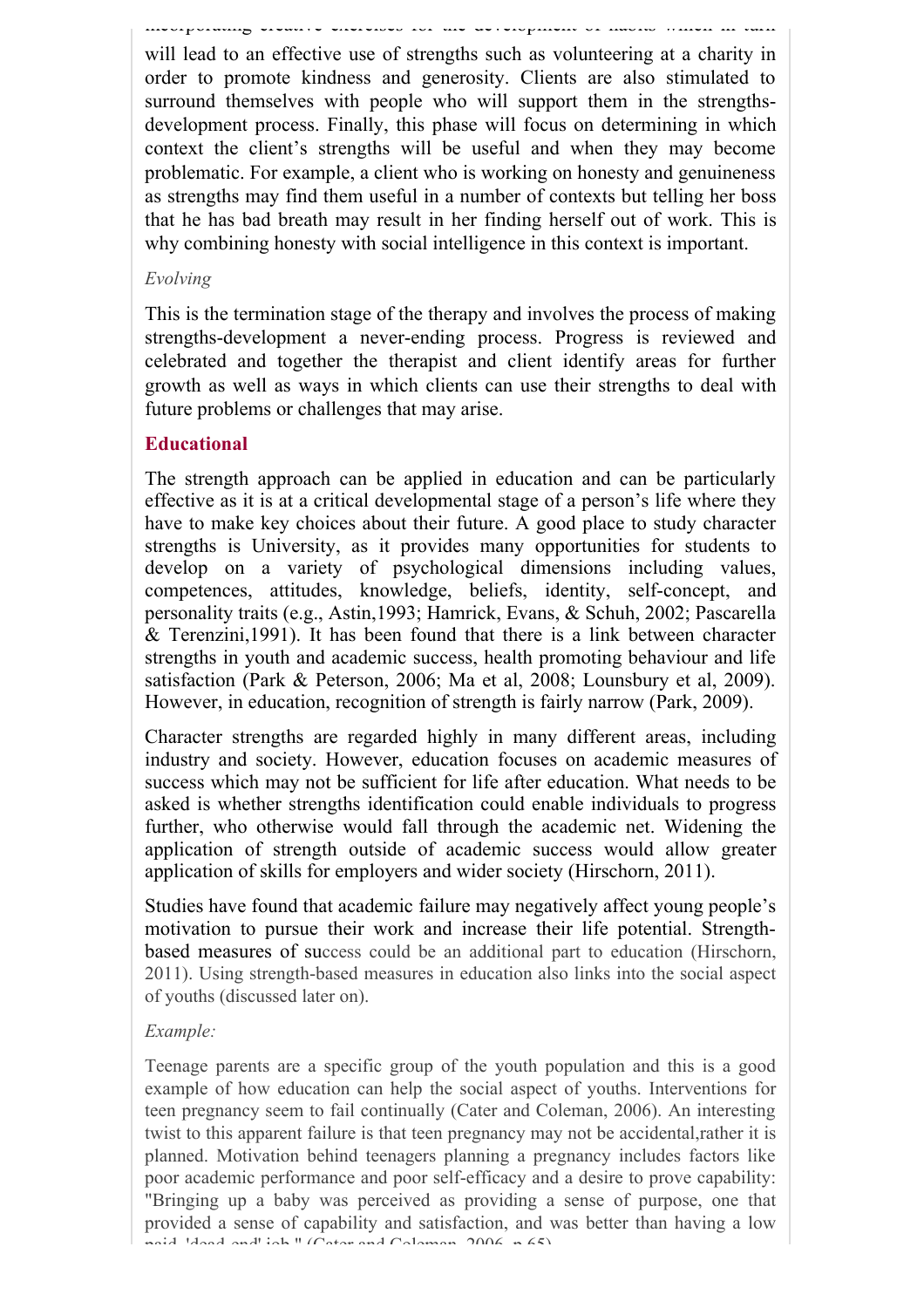paid, ucau-end job. (Cater and Coleman, 2000, p.65).

*Self-*



#### *efficacy:*

Self-efficacy beliefs apply to a wide range of young people in education. Academically struggling students are likely to have poor self-efficacy which leads to frustration and failure (Wilson and Michaels, 2006). Academic achievement is positively associated with self-efficacy which helps students to make future life choices (Pajares, 2009). To help prevent poor self-efficacy, a strength based approach should be considered as this will go beyond an academic approach of broadening measures of success. Applying a strengthbased approach to education would allow students to develop character strengths which are valued by industry and society. It would allow every student to succeed in the areas of their choice and make life decisions based on this strength. This would enhance self-efficacy and motivate all young people equally (with or without academic success) to develop their skills.

#### *Life Satisfaction:*

A common opinion of positive psychology is that character strengths contribute to individual well-being and happiness. Therefore, higher levels of character strengths should be associated with higher levels of life satisfaction (Lounsbury,Fisher, Levy,& Welsh, 2009). However, this has been contested and it has been questioned whether people should focus on developing only their strengths, or should they address both strengths and weaknesses. If you just focus on your strengths then you are not wasting time and energy on trying to perform better with unsatisfactory results. However if you focus on your weaknesses as well you can become a more well-rounded person with abilities in different areas which you can apply to different areas of your life. A study has been performed to determine which method should be used when teaching positive psychology (Diessner, Rust & Reade, 2009). The students were either assigned to develop two character strengths or to work on developing one strength and one weakness. However, no significant difference was found between these two groups. Students' life satisfaction is equal regardless of whether they are working on established strengths or on their strengths and relative weaknesses.

Life satisfaction increased when assigned to work on character strengths and weaknesses, compared to the comparison group which did not develop any parts of their character. However, this cannot automatically be attributed to the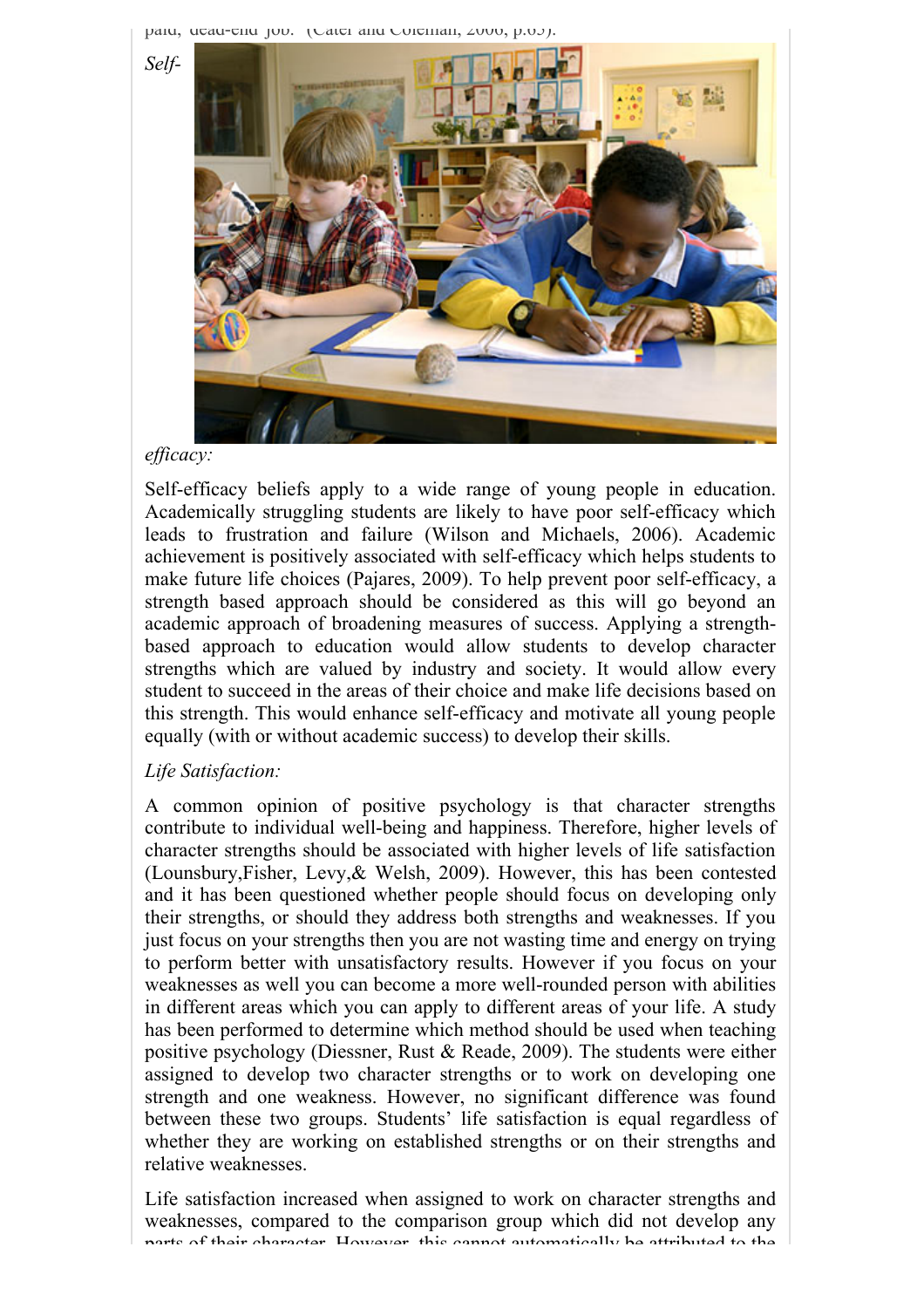parts of their character. However, this cannot automatically be attributed to the result of working on the strengths and weaknesses as it could be due to a Hawthorne effect of the intervention group receiving more attention. For future studies, a placebo group should be included involving writing something that is not about strengths and getting warm comments from a professor, to see if simply writing and receiving encouragement increases life satisfaction as much as working on character strengths (cf. Seligman, Steen, Park, & Peterson, 2005,about simply writing childhood memories as the comparison condition).Another group should be included who just focus on their weaknesses to see whether this affects self-satisfaction (Diessner,Rust & Reade, 2009).

These findings demonstrate that regarding the teaching of positive psychology a mixture of exercises can be given that focus only on strengths or on strengths and weaknesses without life satisfaction being affected. Philosophically there may be some benefit to addressing both strengths and weaknesses (Aspinwall & Staudinger,2003; Linley, Joseph, Harrington, & Wood, 2006; Lopez, Snyder, & Rasmussen, 2003; Peterson, 2006a; Peterson & Park, 2004; Peterson & Seligman, 2004), even though empirically there appears to be no advantage (Diessner, Rust & Reade, under review).

Created by the VIA Institute, this 8 minute documentary depicts character strengths in action in an elementary school classroom. Includes interviews with students who actively learn about and use their strengths, and interviews with teachers and parents. Embodies an approach to the classroom of creating a culture of learning -- a learning environment based in strengths for each child to realize the fullest potential and be at their best.

Features Dr. Neal Mayerson, Chairman of the VIA Institute, who discusses the value of creating a culture of learning based in character strengths. Also integrates interview clips with Jay Sharp, a 4th grade teacher at Bella Vista Elementary School in Salt Lake City, Utah. He discusses his child-centered approach to the classroom based firmly in the VIA character strengths.

## **Social Care**

#### *Youth*

Different character strengths are associated with different developmental stages. Youth strengths include hope, teamwork, and zest, whie adult strengths include appreciation of beauty, authenticity, leadership, and open-mindedness (Park & Peterson, 2006). This reflects cognitive and social maturation influences and different developmental needs across the lifespan.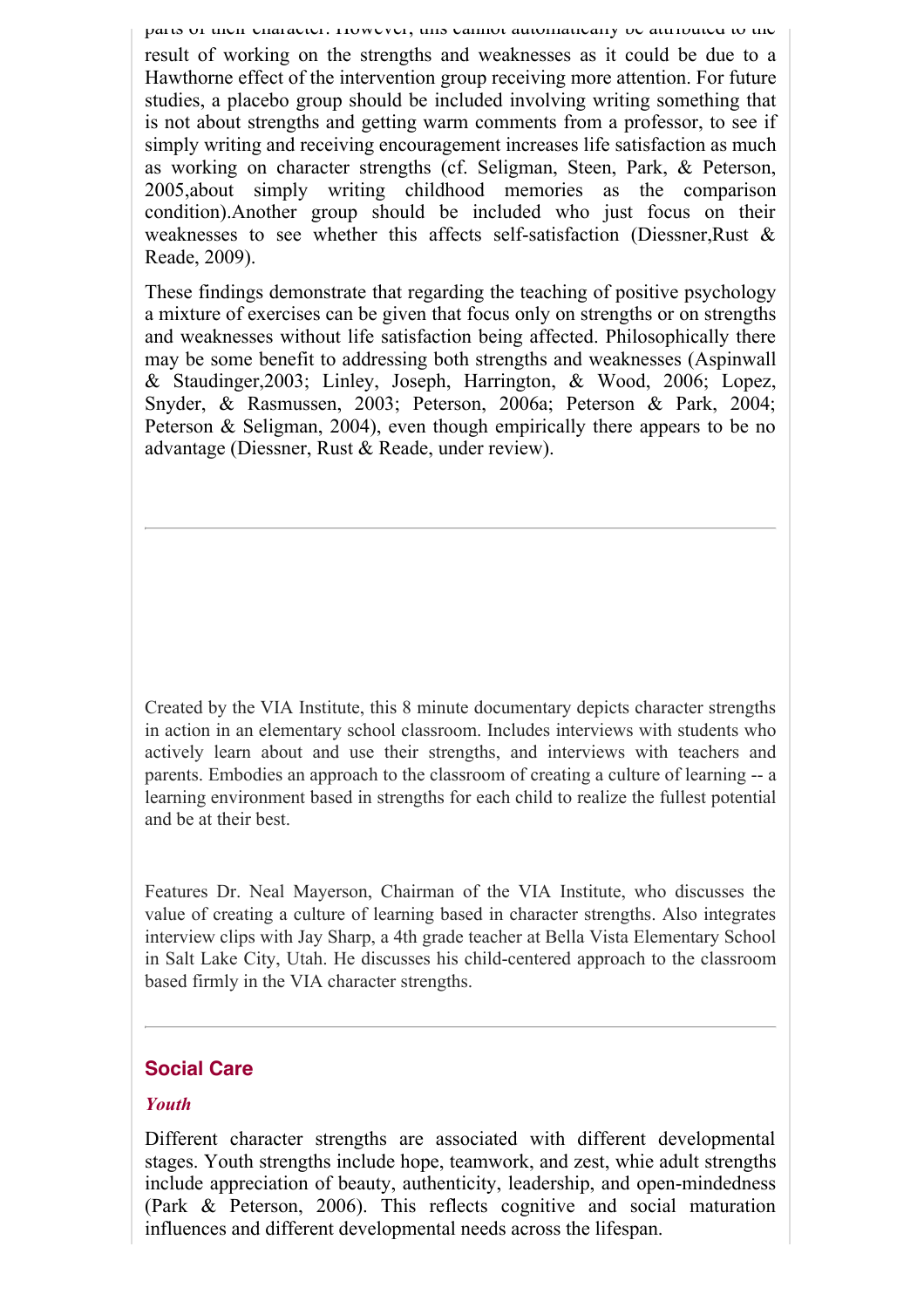For youths, development of their strengths is important for their social, emotional, cognitive, behavioural, and moral abilities (Catalano, Berglund, Ryan, Lonczak, & Hawkins, 2004). The building and enhancement of competence and character strengths can prevent negative outcomes (Botvin, Baker, Dusenbury, Botvin, & Diaz, 1995) and are also important outcomes in their own right, suggestive of positive development and thriving (Kornberg & Caplan, 1980; Park, 2004; Weissberg & Greenberg, 1997).

Although competence and strength often refer to the achievement of socially valued goals, it does not necessarily have moral or ethical constraints (Park & Peterson, 2006). Recently, morality among youths has received increasing attention from the general public, policy makers, educators, and parents (Berkowitz & Bier, 2004). Developing strengths (kind-heartedness, honesty, fairness courage, and wisdom) is a goal of all parents and societies (Park & Peterson, 2006).Despite societal enthusiasm in promoting character and virtues through character education programmes in schools and various after-school youth development programmes, concerns have been raised about the effectiveness of these programmes. There needs to be an underlying theoretical framework for character development (one led by developmental theory and research) to guide the design of programmes (Kohn, 1997).



The VIA-Youth has been developed to help youths identify their ''signature strengths'' relative to their own other strengths (Peterson & Seligman, 2004). Helping youth to use their signature strengths may provide them a route to a psychologically fulfilling life (Seligman, 2002; Seligman, Steen, Park, & Peterson, 2005). Eventually, this information can provide a concrete basis for designing effective youth development programmes which build on their existing strengths and educate them in lessons of morality.

#### *Alcoholism*

The Strengths Approach in substance abuse treatment has been formed on the basis of The Challenge model (Wolin and Wolin 1993) and Motivational Interviewing (Miller and Rollnick 2002) which has brought an important Strengths perspective into substance abuse treatment. It has been referred to as one of the latest 'trends' in the field of substance abuse therapy as well as in psychotherapy in general.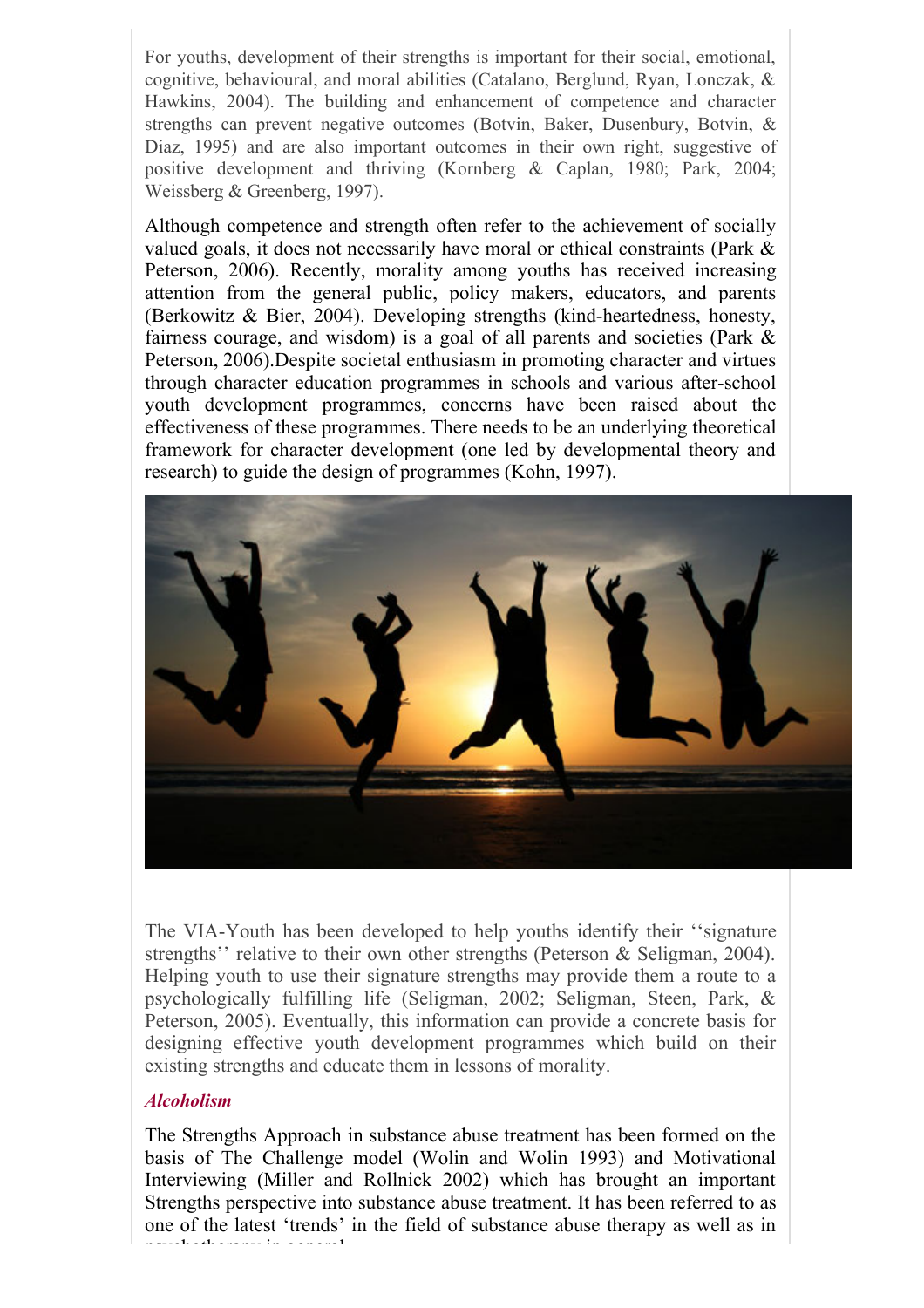psychotherapy in general.

The Strengths Approach particularly offers help to the work of substance abuse programming for several reasons. It focuses on the beginning of new behaviours i.e. What will the client do instead of getting drunk? Rather than the end of unwanted behaviours i.e. 'Don't drink!' In 2005 the Center for Strength-based Strategies engaged in qualitative research of video-taping substance-involved clients in short counselling sessions with staff. They then completed word counts for each session. They found that staff was out-talking clients by a 3:1 margin. For example, in a brief 20 minute session, 2,768 words were spoken between the staff and the client. The staff spoke a hefty 2,087 words out of this total while the client was only allowed 681 words. Therefore the Center is stressing the need to implement 'The Strengths-based approach', which focuses on clients becoming the prominent speakers; allowing for a more effective treatment outcome.

The Strengths-Based Approach falls under the 'Problem-Solving Approach' in which the therapist serves as the expert and a thorough understanding of the problem is necessary before beginning treatment. McMahon (1990) described it as a way for the client to learn a new skill or method to resolve a problem. However, because identifying the problem and its root lies at the core of problem solving, this can pose a challenge when working with substance abusing clients who don't view their use of substances as problematic. Therefore, a more motivational approach such as motivational interviewing is the treatment of choice when problem solving with substance abusers. This approach particularly aids clients in increasing motivation to produce change while focusing on clients' strengths instead of their deficiencies.

Some have been found to mistakenly confuse the strength-based approaches as falling under the solution-building philosophy which focuses on having the clients identify how they would like their lives to be despite the current presence of their problems. Although the strength-based approaches highly value the clients and what they bring to the treatment, the overall guiding philosophy in strength-based approaches remains on first understanding the problem at hand and then determining how to best solve it.

## **Wild Uncritical Claims**

- The strengths approach yields long-term success. The studies performed on students, employees and managers have so far shown that using the strengths approach results in a short-term increase in productivity, lecture/work attendance and satisfaction levels but it is still questionable whether this has long-term benefits (Arakawa & Greenberg, 2007; Cohen, Garcia, Apfel, and Master, 2006). It is a possibility that the effects are significant but short-lived. There is a need for longer followup studies, perhaps even ones that will span a lifetime.
- The strengths approach works because individuals learn to first find positive traits within themselves and then excel at them. Although there is evidence that individuals exposed to the strengths theory show a significant increase in subjective well-being and in the case of students, better lecture attendance, it is not necessarily as a result of the approach itself (Park, Peter & Seligman, 2002). It could also be a result of the Pygmalion effect – a self-fulfilling prophecy in which people perform better merely because greater expectations are placed on them.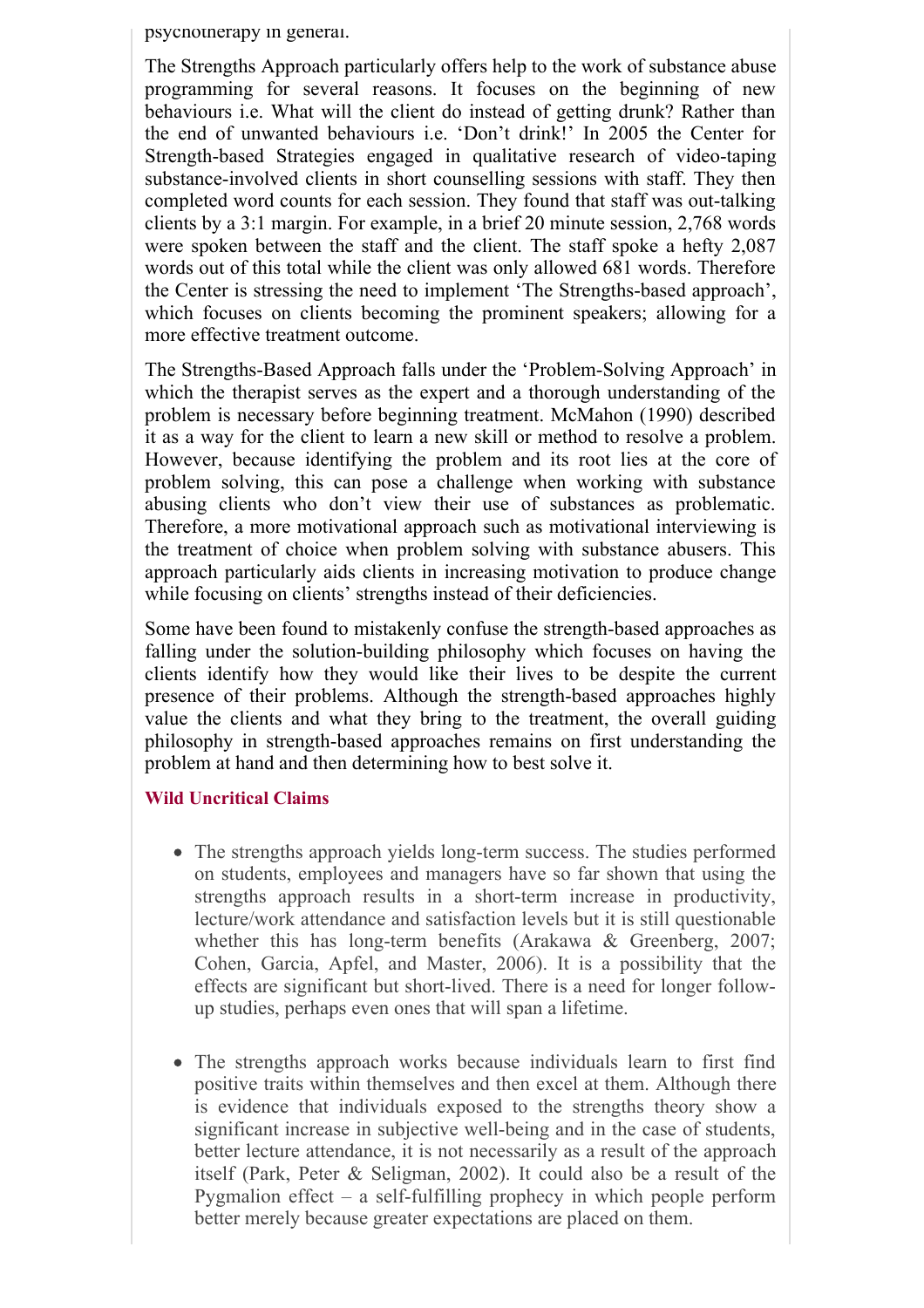- The strengths approach is a separate practice from other fields in positive psychology. The boundaries of the strengths approach are quite blurred and inconsistent. Some psychologists take a more "pure" approach to the subject by focusing only on the strengths of an individual and not the weaknesses whilst others maintain that it is impossible to develop one's strengths without taking not and reducing one's weaknesses. It is also not entirely clear how the strengths approach is different in matters other than vocabulary from a general positive thinking approach.
- The strengths approach helps an individual not only realise one's strengths but actually increase them. However, certain strengths are difficult to measure empirically and can be limited to self-evaluation which is by no means objective. It is possible that the strengths approach merely inflates narcissistic qualities in the individual falsely leading him/her to ignore important weaknesses. Just because an individual believes he is compassionate, and rates it as a major strength does not mean this is true. And even if it were it would be very difficult to measure changes in his/her compassion levels over time.

## **Conclusion**

In a world that seems naturally predisposed to telling us in which areas we are weak, there is clearly a need to educate the world about positive psychology in practice and the importance of understanding and focusing on strengths. When people become aware of their talents through measurement and feedback, they have a strong position from which to view their potential. Strengths based development stands at the forefront of positive psychology in practice and offers much to professional psychologists, educators, managers and others who wish to work from a positive psychological perspective.

Patricia Deegan whilst writing in the forward to Rapp (2006) states that strengths based practice is "a powerful antidote to the high cost of the deficits approach". In this model strength is not constructed as some super-heroic state of invulnerability, but rather we learn that even when people are present with obvious vulnerabilities, they also have strengths. Their strengths lie in their passions, skills, and interest in their relationships and environment. Solution-focused strength based practice is not just about asking new interesting questions or recording a service users skills during assessment, it is also a mind-set - a lens through which everything is viewed and everything is changed. It helps the patient to see the world as a world of possibilities, curiosity and new expectations in which he/she is an active, as opposed to passive, participant. It reveals perspectives that were previously invisible.

Contrary to popular belief, the goal of the strengths-based approach is not to eliminate the need to address barriers such as poverty, abuse, neglect, and other hardships that are very real and devastating for too many people (Benson, 1997). It does not simply focus on the positives whilst ignoring concerns or fabricating strengths that do not exist. Rather, it helps an individual to figure out ways to recognise and utilise genuine strengths while at the same time building on existing competencies and effectively addressing concerns (Smith, 2006). What communities may need is a paradigm balance in which deficit reduction efforts are matched in intensity and power with assetbuilding efforts (Benson, 1997). Strength-based interventions recognise that problems need to be addressed but, as Duchnowski and Kurtash (1996) show,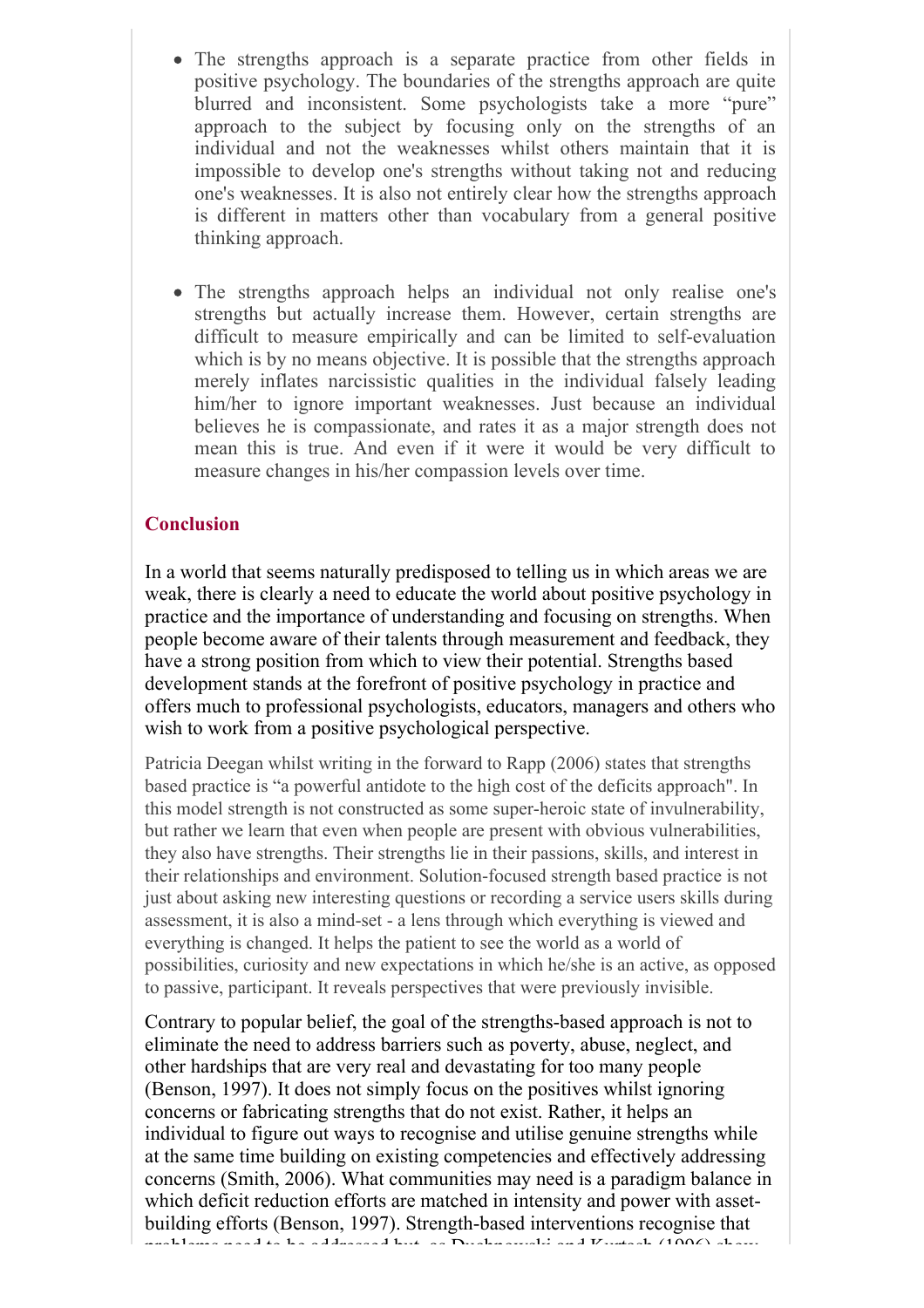problems need to be addressed but, as Duchnowski and Kurtash (1996) show,

emphasise that "strengths and capacities are the building blocks for change and should receive primary emphasis."

Ultimately, the strengths-based philosophy seeks to promote self-efficacy and help nurture an individual's belief in their own abilities and competencies. Thus, the client is helped to first begin and then undertake a transformative journey from service user to service director.

## **References**

## Introduction

Aspinwall, L. G., & Staudinger, U. M. (Eds.). (2003a). A psychology of human strengths. Washington, DC: American Psychological Association.

Baylis,N. (2004). Teaching positive psychology. In P. A. Linley&S. Joseph (Eds.), Positive practice in psychology (pp. 210–217). Hoboken, NJ: Wiley.

Linley, P., Joseph, S., Harrington, S.,&Wood, A. (2006). Positive psychology: Past, present, and (possible) future. Journal of Positive Psychology, 1, 3–16.

Seligman, M. E. P., & Csikszentmihalyi, M. (2000). Positive psychology: An introduction. American Psychologist, 55, 5–14.

## Suggested First Paper

Proctor, C., Maltby, J., & Linley, P. A. (2011). Strengths Use as a Predictor of Well-Being and Health-Related Quality of Life. J Happiness Stud 12:153–169

## **History**

Elston, F., & Boniwell, I. (2011). A grounded theory study of the value derived by women in financial services through a coaching intervention to help them identify their strengths and practise using them in the workplace. *International Coaching Psychology Review*, *6*(1), 16-32.

Aspinwall, L. G., & Tedeschi, R. G. (2010). The Value of Positive Psychology for Health Psychology: Progress and Pitfalls in Examining the Relation of Positive Phenomena to Health. *Annals Of Behavioral Medicine*, *39*(1), 4-15. doi:10.1007/s12160-009-9153-0

## Cultural Beliefs

Dahlsgaard, K., Peterson, C., and Seligman, M. E. P. (2005). Shared Virtue: The Convergence of Valued Human Strengths Across Culture and History. Review of General Psychology, Vol 9(3), 203-213

Harley, D.A. and Dillard, J.M. (2005) Contemporary mental health issued among African Americans. American Counselling Association, Alexandria, VA, USA

Hays, P (2007) Commentary: A Strengths-Based Approach to Psychotherapy With Middle Eastern People. Dialogues on difference: Studies of diversity in the therapeutic relationship. Muran, J.Christopher (Ed.); pp. 243-250. Washington, DC, US

Mohondro, K.C. (2008) Maintaining a positive, successful and resilient lesbian identity in a heterosexually oriented society. Proquest, USA

Tedmanson and Guerin (2011) Enterprising social wellbeing: Social entrepreneurial and strengths based approaches to mental health and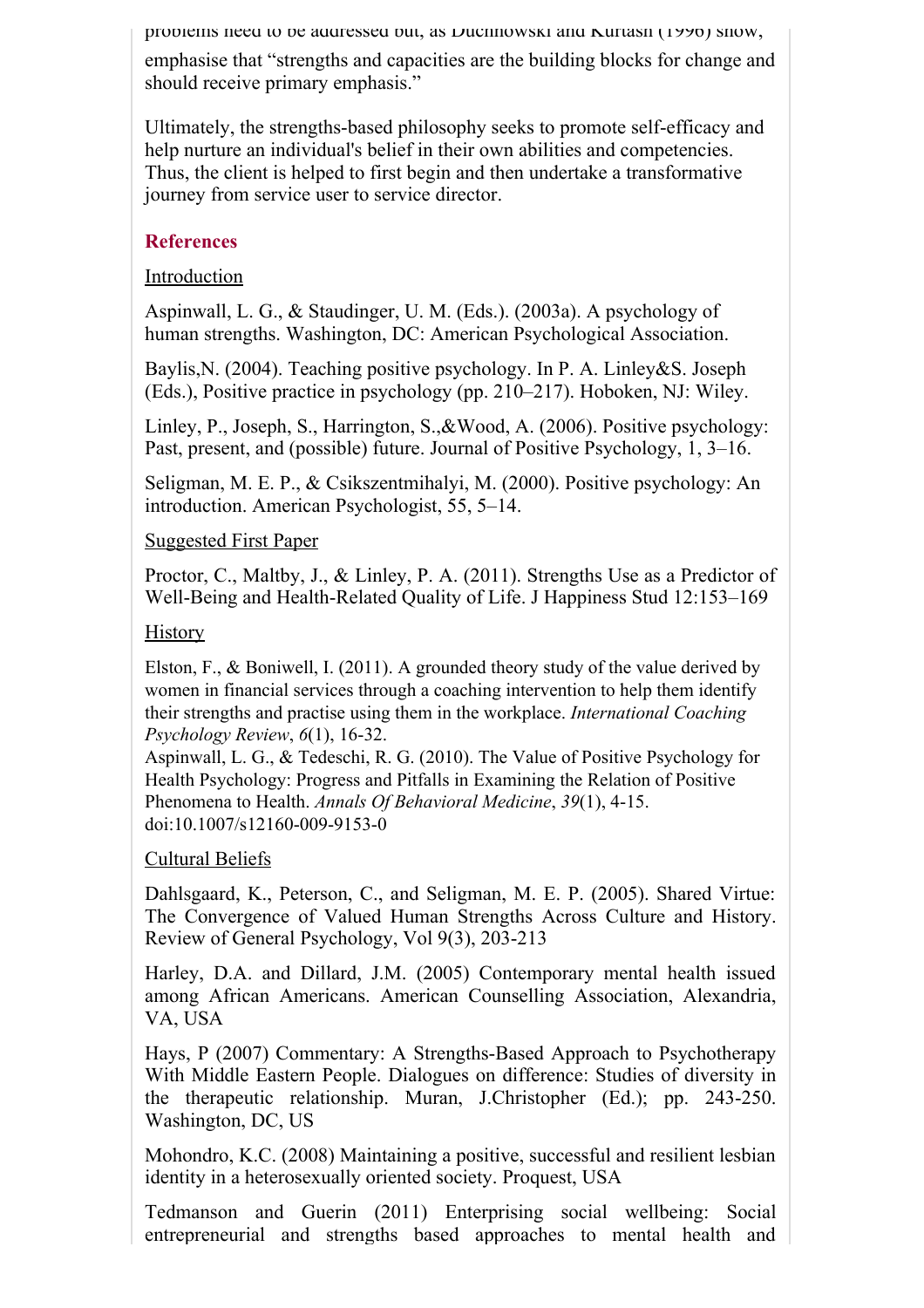wellbeingin "remote" Indigenous community contexts. Australasian Psychiatry 19, 30-33

Tse, Divis and Li (2010) Match or mismatch: Use of the strengths model with Chinese migrants experiencing mental illness: Service user and practitioner perspectives. American Journal of Psychiatric Rehabilitation, 13(3) 171-188

Gap between theory and practice

Allport, G. W. (1961). Pattern and growth in personality. New York: Holt, Rinehart, & Winston.

Park, Peterson and Seligman (2004) Strengths of Character and Well-Being. Journal of Social and Clinical Psychology, Vol. 23, No. 5, pp. 603-619

Clark, M.D. (1996). Brief solution-focused work: A strength-based method for juvenile justice practice. Journal for Juvenile Justice and Detention Services, 1, 30-35.

Clark, M.D. (1998). Strength-based practice: The ABC's of working with adolescents who don't want to work with you. Journal for Juvenile Justice and Detention Services, 10, 46-53

Diener, R.B. (2006). From the equator to the north pole: a study of character strengths. Journal of Happiness Studies, 3, 293-310.

Robles, A. M. (2008). The perceptions of strengths-based play, team cohesion, relational capacity,

and group dynamics: Voices of elite athletes. Unpublished doctoral dissertation, Azusa Pacific University, Azusa, CA.

Waters, D. (1994). Prisoners of our metaphors. Family Therapy Networker, 18(6), 73-75.

Applications:

**Occupational** 

Rath, T., & Conchie, B. (2008). Strengths-based leadership: Great leaders, great teams, and why people follow. Gallup Press: New York, NY

Rath, T. (2007). Strengthsfinder 2.0. Gallup Press: New York, NY Sheldon, K., Frederickson, B., Rathunde, K., Csikzentmihayli, M., & Haidt, J. (2000). Positive psychology manifesto (Rev. Ed.). **Online?**. Retrieved from **http://www.positivepsychology.org/akulmanifesto.htm**

Clifton, D., & Harter, J. (2003). Investing in strengths. In K. Cameron, J. Dutton, & R. Quinn (Eds.), Positive organizational scholarship: Foundations of a new discipline (pp. 111-121). Berrett-Koehler Publishers: San Fransisco, CA

Kiedel, R. (1995). Seeing organizational patterns: A new theory and language of organizational design. Berrett-Koehler: San Francisco, CA

Gebuaer, J., & Lowman, D. (2008). Closing the engagement gap: How great companies unlock employee potential for superior results. Portfolio: New York, NY

Buckingham, M. (2007). Go put your strengths to work: 6 powerful steps to achieve outstanding performance. Free Press: New York, NY

Arakawa, D., & Greenberg, M. (2007). Optimistic managers and their influence on productivity and employee engagement in technology organizations: Implications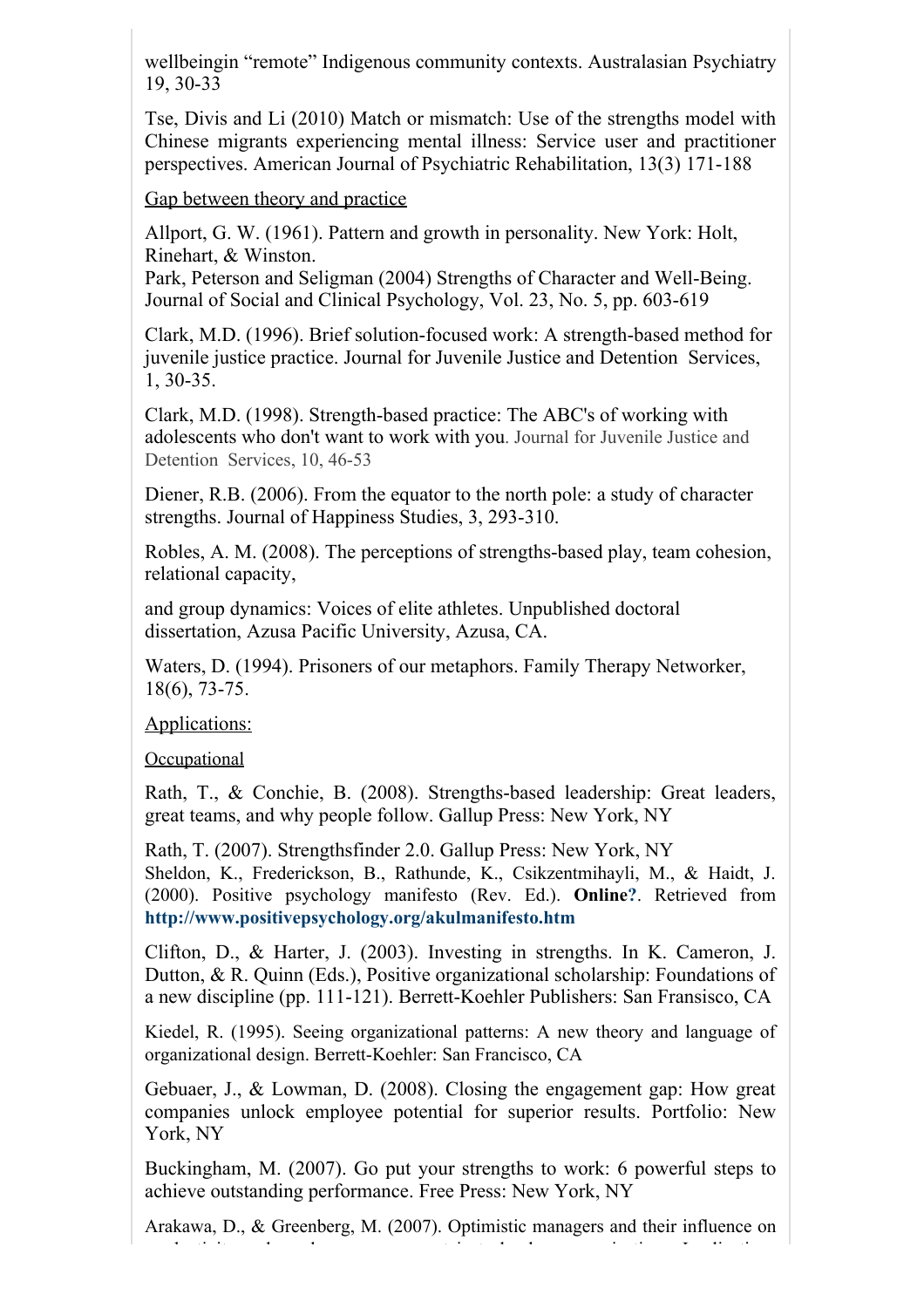productivity and employee engagement in technology organizations: Implications

for coaching psychologists. International Coaching Psychology Review, 2(1), 78-89

Buckingham, M. (2008). The truth about you: Your secret to success. Nashville, TN: Thomas Nelson.

## Clinical

Aspinwall et al. (2003) A psychology of human strengths: Some central issues of an emerging field. Fundamental questions and future directions for positive psychology (pp. 9-22) Washington, DC: American Psychological Association

Clark, Michael D., "Qualitative Review of Staff/Client Dialogues: Transcript word counts for "talk-time" ratios" Unpublished study. Center for Strengthbased Strategies. (2005)

Early T.J. & GlenMaye L.F. (2000). Valuing Families: Socia Work Practice with Families from a Strengths Perspective. Social Work. Vol 45, No: 2, pp: 118-130.

Great Lakes Training, Inc. 'The Center for Strength-Based Strategies'. Found at: http://www.buildmotivation.com/index.php? option=com\_content&task=view&id=21&Itemid=36 (Accessed on 30/01/12).

Jeana L. Magyar-Moe (2009) 'Therapists Guide to Positive Psychological Interventions'. Elsevier, USA.

McCormack, J. (2007) Recovery and Strengths Based Practice. SRN Discussion Paper Series. Report No.6. Glasgow, Scottish Recovery Network.

MacDonald, Bore & Munro (2008) Values in action scale and the Big 5: An empirical indication of structure. Journal of Research in Personality, 42, 787- 799

Rangan, A., Sekar, K. (2006) 'Strengths Perspective in Mental Health (Evidence Based Case Study)' pp. 127-131

Park, Peterson & Seligman 2006) Character Strengths in 54 nations and the fifty US States. Journal of Positive Psychology, 1 (3), p.118-129

Peterson & Seligman (2004) Strengths of Character and Wellbeing. Journal of Social and Clinical Psychology, 23, 603-619.

Pichot, T. (2009) 'Solution-Focused Substance Abuse Treatment'. Taylor & Francis Group, LLC.

## Educational

Astin, A. W. (1993) *What matters most in college? Four critical years revisited.* San Francisco: Jossey-Bass.

Aspinwall, L. G., & Staudinger, U. M. (2003). Introduction. In L. G. Aspinwall, & U. M. Staudinger (Eds.), *A psychology of human strengths* (p. 3-7). Washington, DC: American Psychological Association.

Diessner, R., Rust, T., & Reade, L. (2009). Strengths only or strengths and relative weaknesses? A preliminary study. The Journal of Psychology, 143 (5), 465-476.

Hamrick, F. A., Evans, N. J., & Schuh, J. H. (2002). *Foundations of student affairs practice.* San Francisco: Jossey-Bass.

Linley, P.A., Joseph, S., Harrington, S., & Wood, A. M. (2006). Positive psychology: Past, present, and (possible) future. The Journal of Positive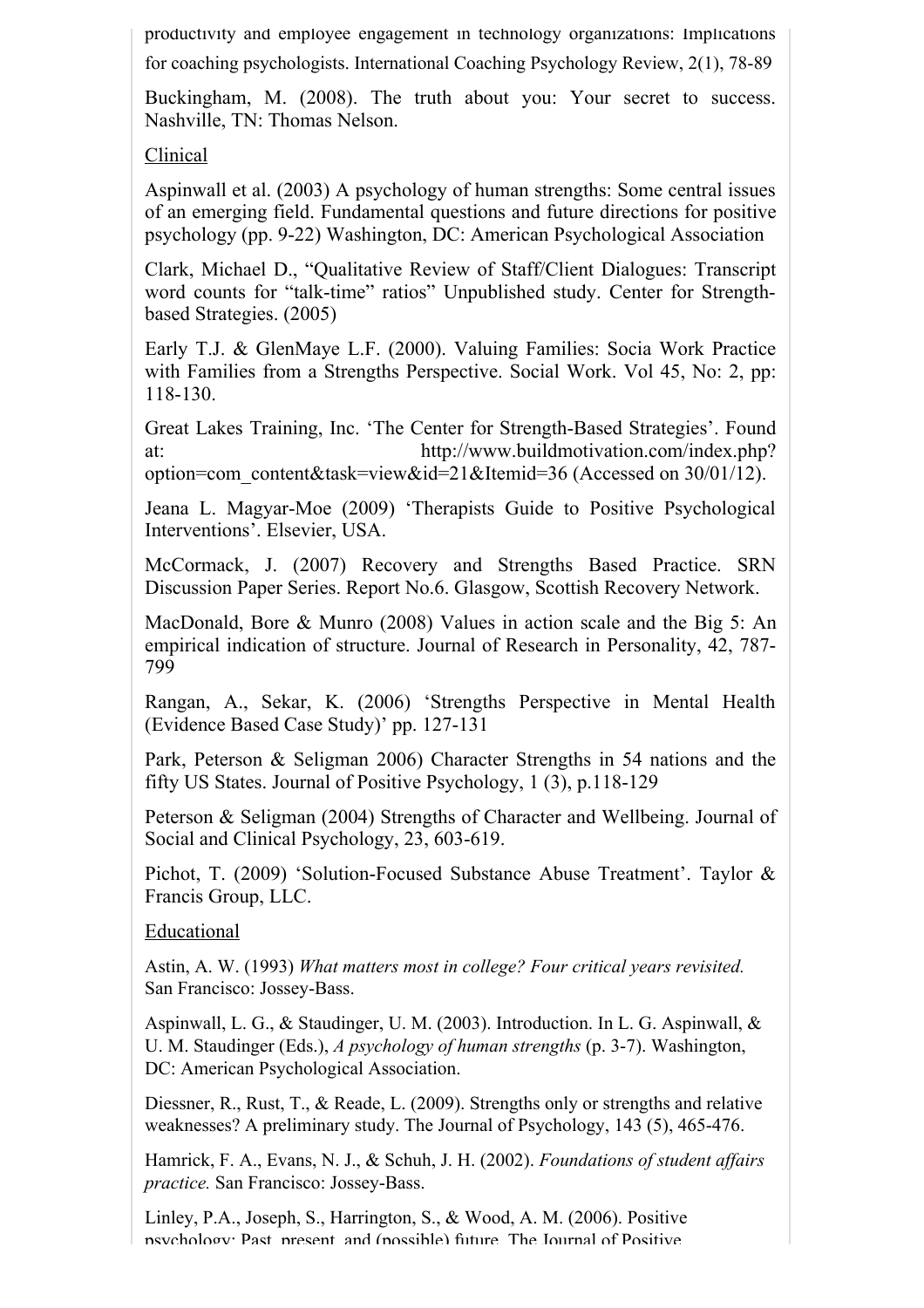psychology: Past, present, and (possible) future. The Journal of Positive

Psychology, 1(1), 3-16.

Lopez, S. J., Snyder, C. R., & Rasmussen H. N. (2003). Striking a vital balance: Developing a complementary focus on human weakness and strength through positive psychological assessment. In S. J. Lopez & C. R. Snyder (Eds.), Positive psychological assessment. A handbook of models and measures (pp. 3-20). Washington, DC: American Psychological

Lounsbury, J.W., Fisher, L. A., Levy, J. J. & Welsh, D. P. (2009). An investigation of character strengths in relation to the academic success of college students, Individual Differences Research, 7(1), 52-69.

Park, N., Peterson, C., & Seligman, M. E. P. (2004). Strengths of character and well-being. Journal of Social and Clinical Psychology, 23, 603-619.

Park, N., Peterson, C., Seligman, M. E. P. (2006). Character strengths in fifty-four nations and the fifty US states. The Journal of Positive Psychology, 1(3), 118-129.

Pascarella, E. T., & Terenzini, P. T. (1991). *How college affects students: Findings* and insights from twenty years of research. San Francisco, CA: Jossey-Bass.

Peterson, C. (2006a). The values in action (VIA) classification of strengths. In M. Csikszentmihalyi & I. S. Csikszentmihalyi (Eds.), A life worth living. Contributions to positive psychology (pp. 29-48). Oxford: Oxford University Press.

Peterson, C., & Seligman, M. E. P. (2004). *Character strengths and virtues: A handbook and classification.*Washington, DC: American Psychological Association.

Seligman, M. E. P., Steen, T. A., Park, N., & Peterson, C. (2005). Positive psychology progress. Empirical validation of interventions. American Psychologist, 60, 410-421.

Social Care:

Youth

Berkowitz, M. W., & Bier, M. C. (2004). Research-Based Character Education. The ANNALS of the American Academy of Political and Social Science. vol. 591 no. 1 72-85.

Catalano, R. F., Berglund, M. L., Ryan, J.A.M., Lonczak, H.S., & Hawkins, J.D. (2004). Positive Youth Development in the United States: Research Findings on Evaluations of Positive Youth Development Programs. The ANNALS of the American Academy of Political and Social Science January 2004 vol. 591 no. 1 98- 124

Kornberg, M.S., & Caplan, G. (1980). Risk factors and preventive intervention in child psychopathology: A review. The Journal of Primary Prevention. Volume 1, Number 2, 71-133.

Park, N. & Peterson, C. (2006). Moral competence and character strengths among adolescents: The development and validation of the Values in Action Inventory of Strengths for Youth. Journal of Adolescence, 29, 891-910.

Peterson, C., & Seligman, M. E. P. (2004). *Character strengths and virtues: A handbook and classification.*Washington, DC: American Psychological Association.

Seligman, M. (2002) Authentic Happiness. Simon and Schuster, Inc, New York

Seligman, M. E. P., Steen, T. A., Park, N., & Peterson, C. (2005). Positive psychology progress. Empirical validation of interventions. American Psychologist,